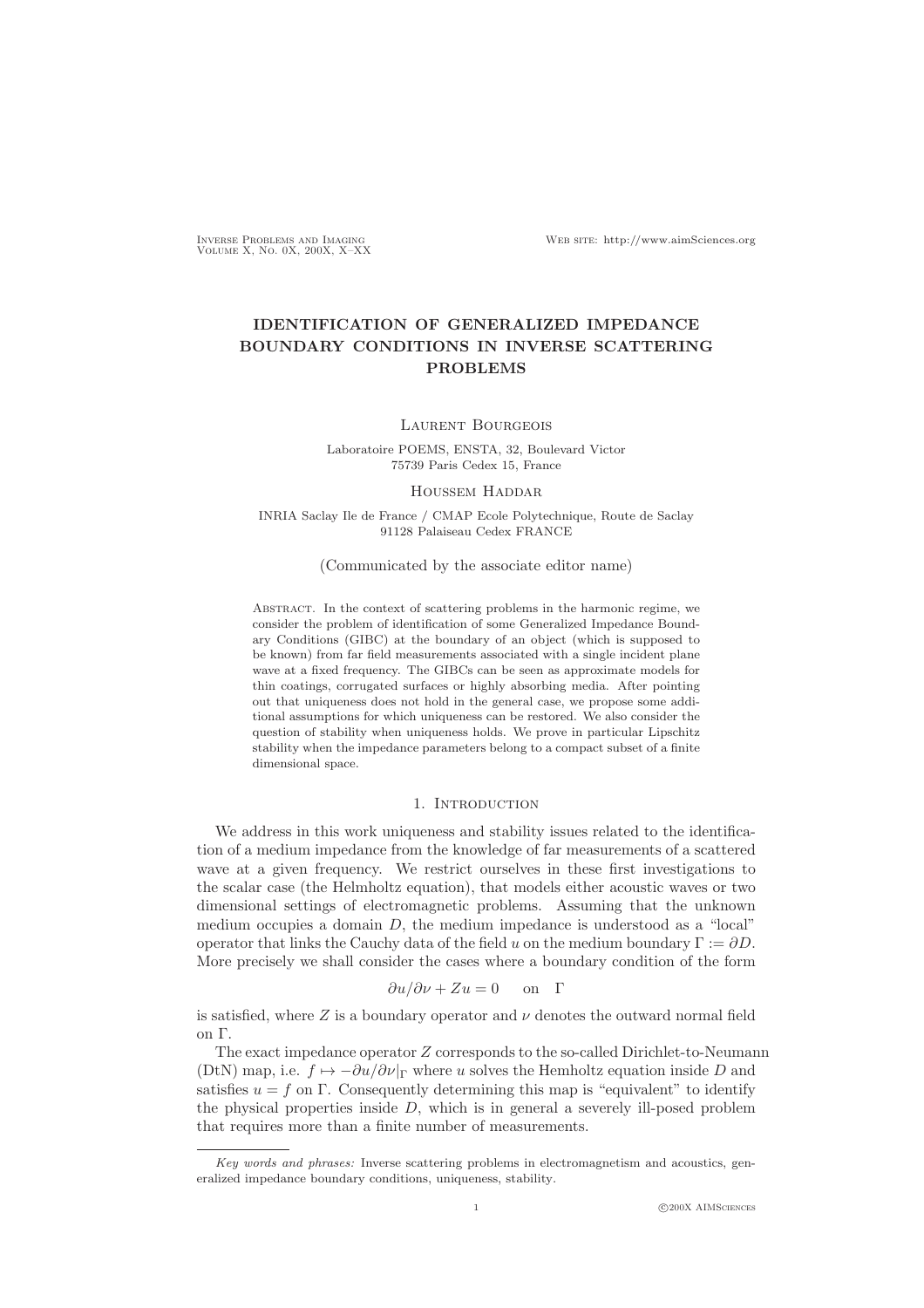We are interested here in situations where the operator  $Z$  is an approximation of the exact DtN map. In general these approximations correspond to asymptotic models associated with configurations that involve a small parameter. These cases include small amplitude roughness, thin coatings, periodic gratings, highly absorbing media,  $\dots$  We refer to [\[18,](#page-19-0) [8,](#page-19-1) [2\]](#page-19-2) for a review of these models.

The simplest form is the case where  $Z$  is a scalar function, which corresponds in general to the lowest order (non trivial) approximations, for instance in the case of very rough surfaces of highly absorbing media (the Leontovich condition [\[15\]](#page-19-3)). However, for higher order approximations or in other cases the operator Z may involve boundary differential operators. For instance when the medium contains a perfect conductor coated with a thin layer of width  $\delta$  then for TM polarization, the approximate boundary conditions of order 1 corresponds to  $Z = 1/\delta$  while for the TE polarization it corresponds to  $Z = \delta(\partial_{ss} + k^2 n)$  where s denotes the curvilinear abscissa,  $k$  the wave number and  $n$  is the mean value of the thin coating index with respect to the normal coordinate. Higher order approximations would include curvature terms or even higher order derivatives [\[4,](#page-19-4) [10,](#page-19-5) [11\]](#page-19-6). This type of conditions will be referred to as Generalized Impedance Boundary Conditions.

We shall address in the present work the question of unique identification and stability of the reconstruction of the operator Z from the knowledge of one scattered wave. One easily sees, from the given example, how the identification of the impedance would provide information on some effective properties of the medium (for instance, the thickness of the coating and the normal mean value of its index). Determining these effective properties would be less demanding in terms of measurements than solving the inverse problem with the exact DtN map (the unknown parameters have one dimension less) and we also expect that the inherent ill-posedness to be less severe. Motivated by the example above we shall consider generalized impedance boundary conditions of the form:

$$
(1) \t\t Z = \mu \Delta_{\Gamma} + \lambda,
$$

where  $\mu$  is a complex constant and  $\lambda$  is a complex function and where  $\Delta_{\Gamma}$  denotes the Laplace-Beltrami operator on Γ.

The case of standard impedance problems ( $\mu = 0$ ) has been studied by several authors [\[14,](#page-19-7) [19\]](#page-19-8), where for instance optimal logarithmic stability is obtained. Our analysis here is different and is rather motivated by numerical considerations. It also applies to the case  $\mu \neq 0$ . We shall prove injectivity of the Fréchet derivative (which is equivalent to local stability) of the inverse map by using the adjoint state technique. We also investigate the situations where Lipschitz stability can be obtained. In the same spirit as in [\[3\]](#page-19-9) we shall prove a general result showing how Lipschitz stability holds when we restrict the impedance parameters to a compact subset of a finite dimensional space, assuming injectivity of the inverse map and of its derivative. Motivated by this result we investigate the uniqueness question from the knowledge of one scattered wave. We show that uniqueness when  $\mu \neq 0$ cannot be true in general, but holds under further assumptions on the parameters (typically assuming that part of the parameters are known) and on the geometry.

The outline of our article is the following. We introduce in the next section the forward scattering problem and briefly recall the mathematical property of the solution in the case of GIBC. We then formulate the inverse problem. Section 3 is dedicated to the question of uniqueness from the knowledge of the far field associated to one incident wave. Section 4 deals with the question of stability by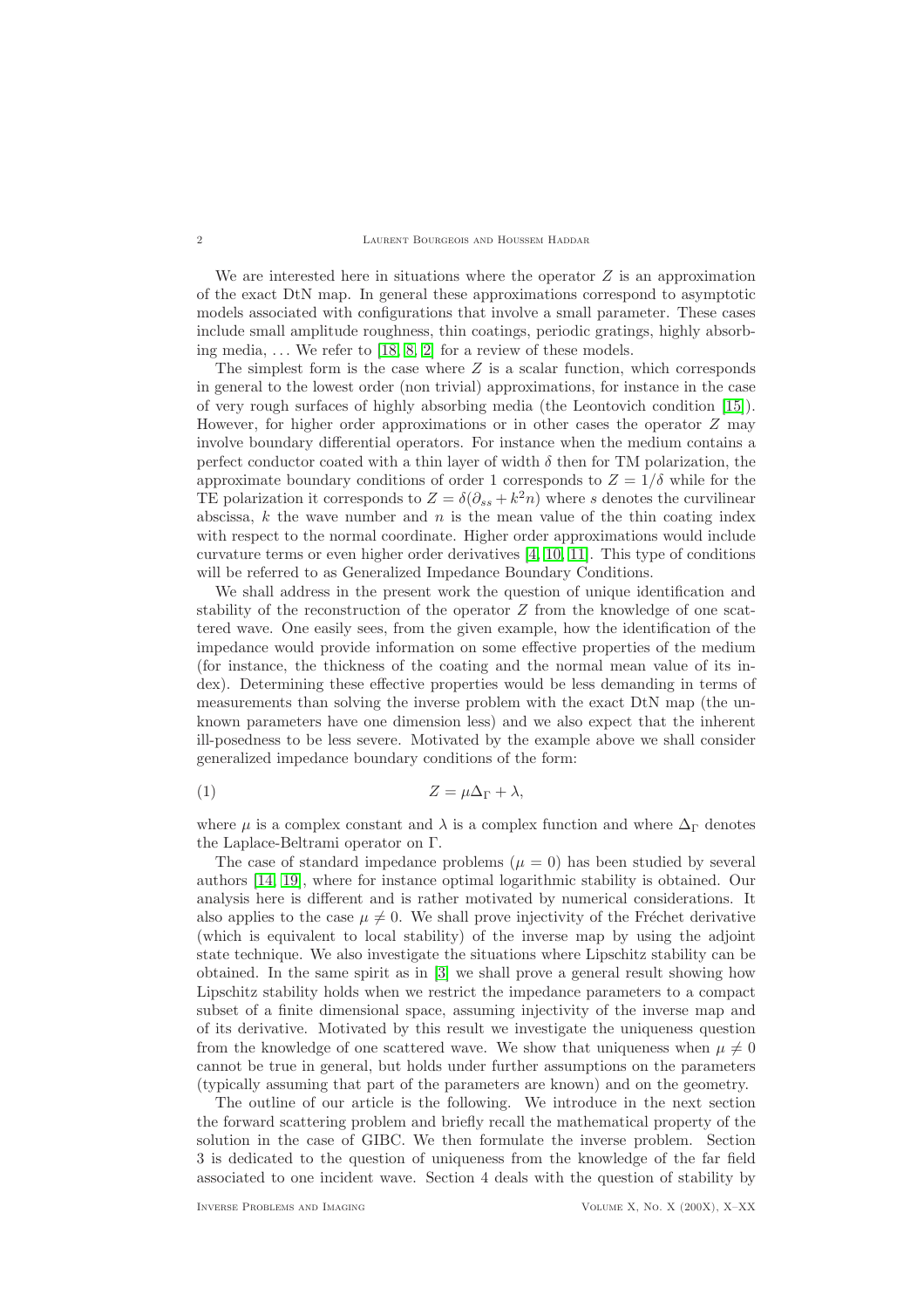<span id="page-2-1"></span>analyzing the injectivity of the Fréchet derivative. It also includes a general result on Lipschitz stability.

### 2. The forward and inverse problems

Let D be an open bounded domain in  $\mathbb{R}^3$ , and  $\Omega := \mathbb{R}^3 \setminus \overline{D}$ . The domain D will be referred to as the obstacle and a GIBC holds on its boundary Γ. An incident plane wave  $u^{i}(x) := e^{ik \, d.x}$ , with  $k > 0$  denoting the wavenumber and  $||d|| = 1$ , is scattered by the obstacle  $D$  and gives raise to a scattered field  $u<sup>s</sup>$ . The governing equations for  $u^s$  in  $\Omega$  are

(2) 
$$
\begin{cases} \Delta u^{s} + k^{2}u^{s} = 0 & \text{in } \Omega, \\ \frac{\partial u^{s}}{\partial \nu} + \mu \Delta_{\Gamma} u^{s} + \lambda u^{s} = f & \text{on } \Gamma, \\ \lim_{R \to +\infty} \int_{\partial B_{R}} |\partial u^{s}/\partial r - iku^{s}|^{2} ds(x) = 0, \end{cases}
$$

with

<span id="page-2-0"></span>
$$
f := -\left(\frac{\partial u^i}{\partial \nu} + \mu \Delta_{\Gamma} u^i + \lambda u^i\right)|_{\Gamma},
$$

and where  $\nu$  denotes the unit normal to  $\Gamma$  oriented to the exterior of D. If we set  $u := u<sup>s</sup> + u<sup>i</sup>$  as being the total field, then the second equation of [\(2\)](#page-2-0) is equivalent to

(3) 
$$
\frac{\partial u}{\partial \nu} + \mu \Delta_{\Gamma} u + \lambda u = 0 \text{ on } \Gamma.
$$

The last equation in [\(2\)](#page-2-0) is the classical Sommerfeld radiation condition where  $B_R$ denotes a ball of radius R.

We assume that the boundary  $\Gamma$  is Lipschitz continuous, such that for a function  $v \in H^1(\Gamma)$ , the tangential gradient  $\nabla_{\Gamma} v$  is defined in  $(L^2(\Gamma))^3$ , and  $\Delta_{\Gamma} v$  is defined in  $H^{-1}(\Gamma)$  by the identity

$$
\langle \Delta_{\Gamma} v, w \rangle_{H^{-1}(\Gamma), H^1(\Gamma)} = - \int_{\Gamma} \nabla_{\Gamma} v. \nabla_{\Gamma} w \, ds, \quad \forall w \in H^1(\Gamma).
$$

The space of solutions to the forward problem differs between the cases  $\mu = 0$  and  $\mu \neq 0.$ 

- 1. In the case  $\mu = 0$ , problem [\(2\)](#page-2-0) coincides with the classical impedance problem. It is uniquely solvable in  $V_0 := \{v \in \mathcal{D}'(\Omega), \, \phi v \in H^1(\Omega), \, \forall \phi \in \mathcal{D}(\mathbb{R}^3) \}$  provided  $\lambda \in L^{\infty}(\Gamma)$  with Im( $\lambda$ )  $\geq 0$  (see for instance [\[17\]](#page-19-10)). This result remains true for  $f \in H^{-1/2}(\Gamma)$ . In [\[7\]](#page-19-11), it is proved that if moreover the boundary  $\Gamma$  is  $C^2$  and  $λ ∈ C<sup>0</sup>(Γ)$ , then the solution u<sup>s</sup> is continuous up to the boundary Γ.
- 2. In the case  $\mu \neq 0$ , problem [\(2\)](#page-2-0) will be referred to as the generalized impedance problem. It is uniquely solvable in  $V := \{v \in V_0, v|_{\Gamma} \in H^1(\Gamma) \}$  provided that  $\lambda \in L^{\infty}(\Gamma)$  with  $\text{Im}(\lambda) \geq 0$  as well as  $\text{Re}(\mu) > 0$  and  $\text{Im}(\mu) \leq 0$ . This result remains true for  $f \in H^{-1}(\Gamma)$ .

For sake of completeness, we shall sketch the proof in the case of the generalized impedance problem which can be seen as a slight adaptation of the proof in [\[17\]](#page-19-10) for classical impedance problems. We restrict the problem to a bounded domain  $\Omega_R := \Omega \cap B_R$  with the help of the Dirichlet-to-Neumann map  $S_R : H^{1/2}(\partial B_R) \longrightarrow$  $H^{-1/2}(\partial B_R)$ , defined for  $g \in H^{1/2}(B_R)$  by  $S_R g = \partial_\nu u^e|_{\partial B_R}$ , where  $u^e$  is the solution to the Helmholtz equation in  $\mathbb{R}^3 \setminus \overline{B_R}$  satisfying the Sommerfeld radiation condition and  $u^e = g$  on  $\partial B_R$ . This operator satisfies in particular

$$
\text{Re}\langle S_R g, g \rangle \le 0
$$
 and  $\text{Im}\langle S_R g, g \rangle \ge 0$   $\forall g \in H^{\frac{1}{2}}(\partial B_R),$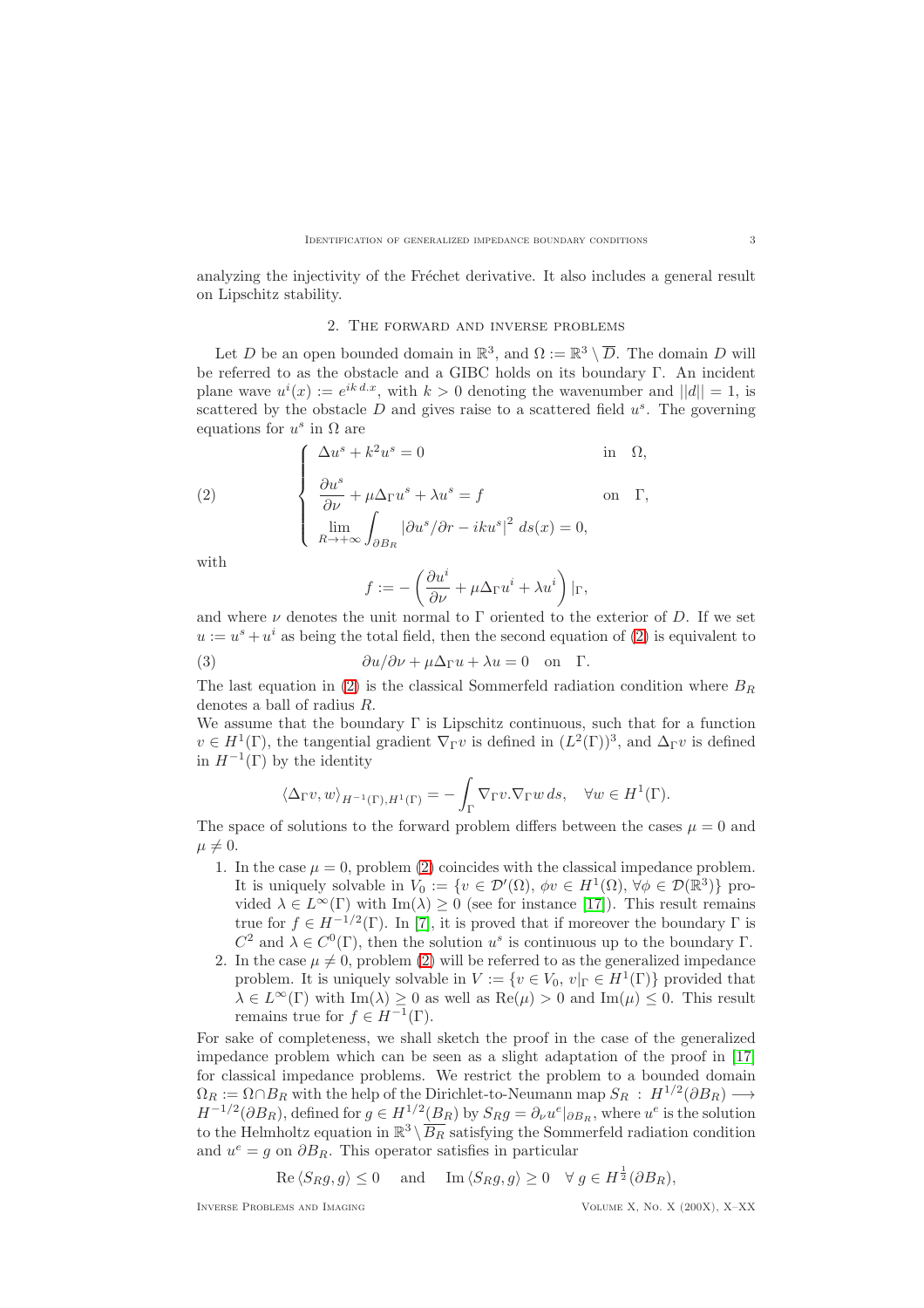where  $\langle \cdot, \cdot \rangle$  denotes the duality product between  $H^{-\frac{1}{2}}(\partial B_R)$  and  $H^{\frac{1}{2}}(\partial B_R)$ . Solving problem [\(2\)](#page-2-0) is then equivalent to find  $u^s$  in  $V_R := \{v \in H^1(\Omega_R); v|_{\Gamma} \in H^1(\Gamma)\}\$ satisfying

(4) 
$$
\begin{cases} \Delta u^{s} + k^{2}u^{s} = 0 & \text{in } \Omega_{R}, \\ \frac{\partial u^{s}}{\partial \nu} + \mu \Delta_{\Gamma} u^{s} + \lambda u^{s} = f & \text{on } \Gamma, \\ \frac{\partial u^{s}}{\partial r} = S_{R}(u^{s}|_{\partial B_{R}}) & \text{on } \partial B_{R}. \end{cases}
$$

Problem [\(4\)](#page-3-0) is then proved to be equivalent to the weak formulation: find  $u^s$  in  $V_R$ such that for all  $v$  in  $V_R$ ,

<span id="page-3-0"></span>
$$
a(u^s, v) = l(v),
$$

with

$$
a(u^s, v) := \int_{\Omega_R} (\nabla u^s \cdot \nabla \overline{v} - k^2 u^s \overline{v}) \, dx + \int_{\Gamma} (\mu \nabla_{\Gamma} u^s \cdot \nabla_{\Gamma} \overline{v} - \lambda u^s \overline{v}) \, ds - \langle S_R u^s, v \rangle,
$$

$$
l(v) = \langle -f, v |_{\Gamma} \rangle_{H^{-1}(\Gamma), H^1(\Gamma)}.
$$

It is easily seen that  $V_R$  equipped with the scalar product  $(\cdot, \cdot)_{V_R} := (\cdot, \cdot)_{H^1(\Omega_R)} +$  $(\cdot, \cdot)_{H^1(\Gamma)}$  is a Hilbert space. The weak formulation can then be written in the form: find  $u^s$  in  $V_R$  such that

$$
(J_R + K_R)u^s = F_R \quad \text{in } V_R
$$

where the operators  $J_R$ :  $V_R \longrightarrow V_R$  and  $K_R$ :  $V_R \longrightarrow V_R$  are uniquely defined by

$$
(J_R u^s, v)_{V_R} = (u^s, v)_{H^1(\Omega_R)} + \mu \int_{\Gamma} \nabla_{\Gamma} u^s \cdot \nabla_{\Gamma} \overline{v} ds - \langle S_R u^s, v \rangle
$$

$$
(K_R u^s, v)_{V_R} = -(1 + k^2)(u^s, v)_{L^2(\Omega_R)} - \int_{\Gamma} \lambda u^s \overline{v} ds
$$

and  $F_R$  is uniquely defined by

$$
l(v) = (F_R, v)_{V_R}.
$$

One then easily checks, by application of the Lax-Milgram theorem that  $J_R$  is an isomorphism for  $\text{Re}(\mu) > 0$ , and the application of the Rellich compact embedding theorem that  $K_R$  is compact. Therefore, with the help of Fredholm alternative it is sufficient to prove the injectivity of the operator  $J_R + K_R$ , which is equivalent to prove uniqueness of solutions to problem [\(2\)](#page-2-0).

Following [\[7\]](#page-19-11), a sufficient condition for uniqueness is that for all solution  $u \in V$ of [\(2\)](#page-2-0) with  $f = 0$ ,

$$
\int_{\Gamma} \text{Im}(\overline{u} \frac{\partial u}{\partial \nu}) ds \le 0.
$$

Since

$$
\int_{\Gamma} \text{Im}(\overline{u} \frac{\partial u}{\partial \nu}) ds = \text{Im}(\mu) \int_{\Gamma} |\nabla_{\Gamma} u|^2 ds - \int_{\Gamma} \text{Im}(\lambda) |u|^2 ds
$$

we have uniqueness in the case  $\text{Im}(\mu) \leq 0$  and  $\text{Im}(\lambda) \geq 0$ , which completes our sketch of proof.

Let us finally notice that both operators  $J_R$  and  $K_R$  depend continuously on  $\lambda$  and  $\mu$ .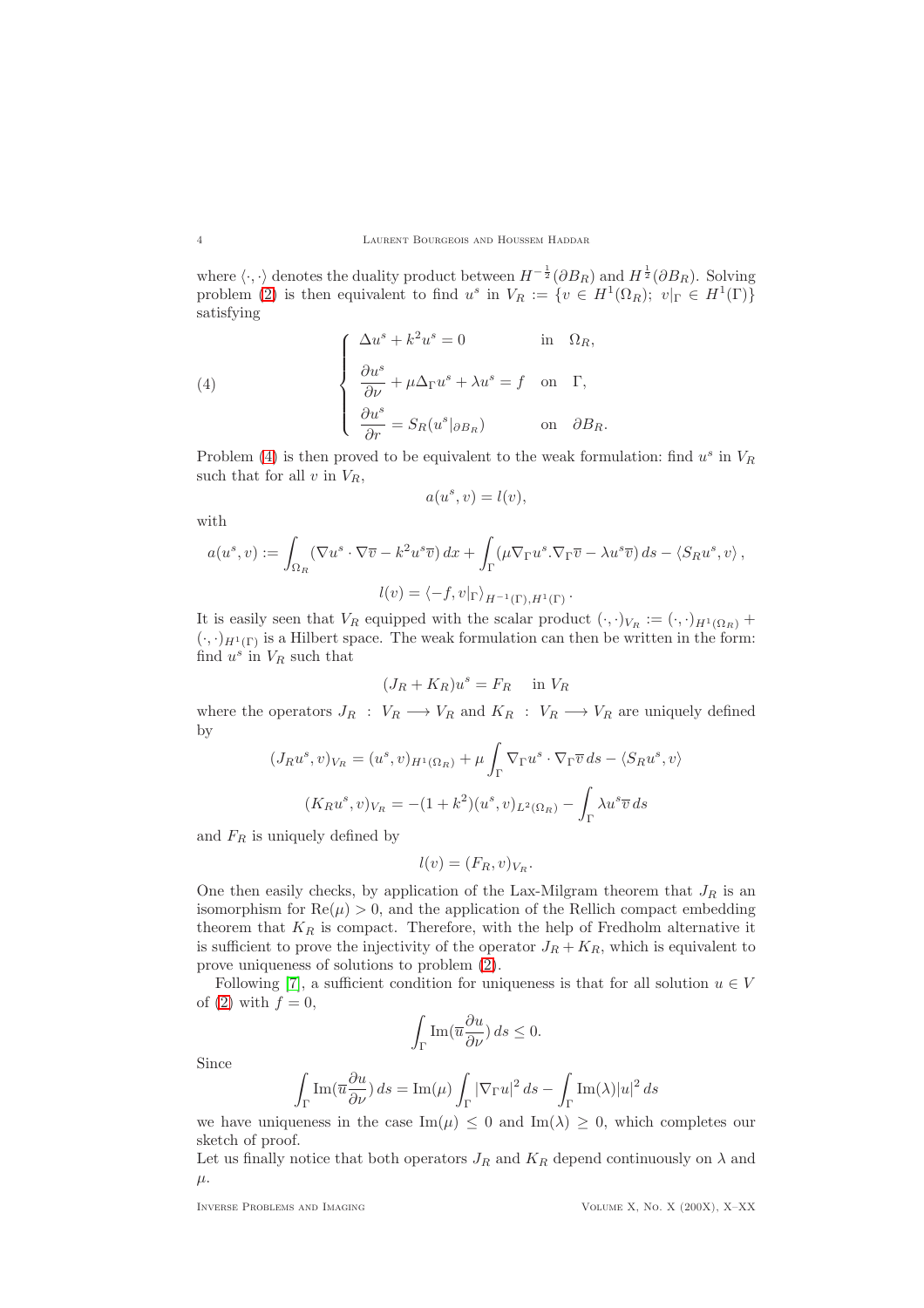FORMULATION OF THE INVERSE PROBLEM. Following  $[7]$ , the solution  $u^s$  of problem [\(2\)](#page-2-0) has the asymptotic behavior

$$
u^{s}(x) = \frac{e^{ikr}}{r}(u^{\infty}(\hat{x}) + O(\frac{1}{r})), \quad r \to +\infty,
$$

uniformly in all directions  $\hat{x} = x/r \in S^2$ , where  $r := |x|$  and  $S^2$  denotes the unit sphere in  $\mathbb{R}^3$ . The far field  $u^{\infty} \in L^2(S^2)$  is given by

<span id="page-4-0"></span>(5) 
$$
u^{\infty}(\hat{x}) = \int_{\Gamma} \{u^{s}(y) \frac{\partial \Phi^{\infty}(y, \hat{x})}{\partial \nu(y)} - \frac{\partial u^{s}}{\partial \nu}(y) \Phi^{\infty}(y, \hat{x})\} ds(y), \quad \forall \hat{x} \in S^{2},
$$

where  $\Phi^{\infty}(y, \hat{x}) := \frac{1}{4\pi} e^{-ik\hat{x}\cdot y}$  and where the second integral has to be understood as a duality pairing between  $H^{-1/2}(\Gamma)$  and  $H^{1/2}(\Gamma)$ .

The inverse problem we are interested in is to determine both  $\mu$  and the function  $\lambda$  on  $\Gamma$  from the knowledge of the far field  $u^{\infty}$  associated with one direction d of the incident field. We shall address the questions of uniqueness and stability of this problem. For both questions we shall first consider the classical impedance problem  $(\mu = 0)$  and then the case of generalized impedance problem. Answering these questions amounts to study the properties of the non linear map  $T : \lambda \longmapsto u^{\infty}$ for the first case and  $T : (\lambda, \mu) \mapsto u^{\infty}$  for the second one.

## 3. Uniqueness

This section is devoted to the investigation of the uniqueness for the inverse problem formulated above which is equivalent to analyzing the injectivity of the operator T.

3.1. THE CLASSICAL IMPEDANCE PROBLEM. Analyzing the injectivity of  $T$  as an operator acting on  $L^{\infty}(\Gamma)$  seems to be challenging. We shall restrict ourselves to the subspace of  $L^{\infty}(\Gamma)$  formed by piecewise-continuous functions. Let I be a given integer and  $\Gamma_i$ ,  $i = 1, ..., I$ , be open sets of  $\Gamma$  such that  $\Gamma_i \cap \Gamma_j = \emptyset$  for  $i \neq j$ ,  $\Gamma = \bigcup_{i=1}^{I} \overline{\Gamma_i}$ , and the sets  $\partial \Gamma_i$  are negligible in the sense of the Lebesgue surface measure supported by Γ. We define the subspace  $C_I(\Gamma)$  as the set of functions  $u \in L^{\infty}(\Gamma)$  such that each restriction of u to  $\Gamma_i$  belongs to  $C^0(\overline{\Gamma_i})$ . The space  $C_I(\Gamma)$  is obviously a closed subspace of  $L^{\infty}(\Gamma)$ .

We shall also use the subsets

$$
L^\infty_+(\Gamma):=\{\lambda\in L^\infty(\Gamma)\ ;\ \mathrm{Im}(\lambda)\geq 0\} \ \mathrm{and} \ C_{I+}(\Gamma):=C_I(\Gamma)\cap L^\infty_+(\Gamma).
$$

<span id="page-4-1"></span>**Proposition 1.** *The operator*  $T: C_{I+}(\Gamma) \to L^2(S^2)$  *such that*  $\lambda \mapsto u^{\infty}$ *, where*  $u^{\infty}$ *is defined from*  $u^s$  *by using* [\(5\)](#page-4-0) and  $u^s$  *is defined from*  $\lambda$  *by solving* [\(2\)](#page-2-0)*, is injective.* 

*Proof.* Assume that  $T(\lambda_1) = T(\lambda_2) = u^{\infty}$  with  $\lambda_1, \lambda_2 \in C_{I+}(\Gamma)$ . From the Rellich Lemma and the unique continuation principle (see [\[7\]](#page-19-11)), the function  $u := u_1 - u_2 =$  $u_1^s - u_2^s$  vanishes in  $\Omega$ . Since u satisfies  $\Delta u + k^2 u = 0$  in  $\Omega$ , the traces  $(u_1 - u_2)|_{\Gamma}$ and  $\partial_{\nu}(u_1 - u_2)|_{\Gamma}$ , which are well defined in  $H^{1/2}(\Gamma)$  and  $H^{-1/2}(\Gamma)$  respectively, also vanish.

Considering now the boundary condition on Γ,

$$
\frac{\partial u_1}{\partial \nu} + \lambda_1 u_1 = \frac{\partial u_2}{\partial \nu} + \lambda_2 u_2 = 0,
$$

we obtain on  $\Gamma$ ,

$$
(\lambda_1 - \lambda_2)u_1 = 0.
$$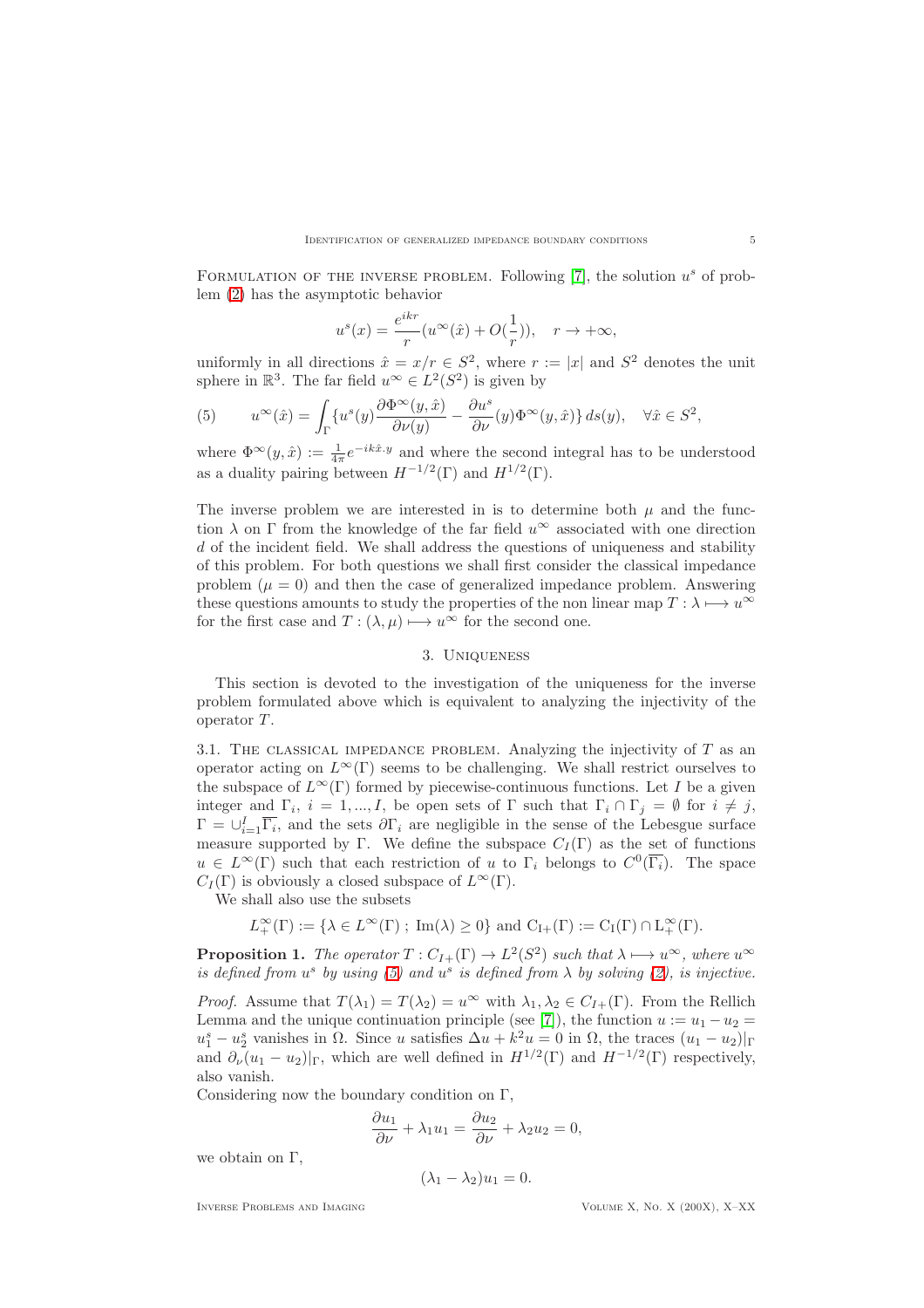We shall prove that  $\lambda_1 = \lambda_2$  almost everywhere on Γ. Assume that there exists  $x_0 \in \Gamma$ , where  $x_0$  does not belong to some  $\partial \Gamma_i$ , such that  $\lambda_1(x_0) \neq \lambda_2(x_0)$ . Since  $\lambda_1$  and  $\lambda_2$  are continuous in a neighborhood of  $x_0$ , there exists  $\eta > 0$  such that  $|\lambda_1(x) - \lambda_2(x)| \geq c > 0$  for all x in  $B(x_0, \eta) \cap \Gamma$ . It follows that  $u_1 = 0$  on  $B(x_0, \eta) \cap \Gamma$ . The boundary condition on  $\Gamma$  leads to  $\partial_{\nu} u_1 = 0$  on  $B(x_0, \eta) \cap \Gamma$ , and unique continuation leads to  $u_1 = 0$  in  $\Omega$ . Since the incident wave  $u^i$  does not satisfy the radiation condition, while the scattered field  $u_1^s$  does, we obtain a contradiction.  $\Box$ 

**Remark 1.** Let us notice that the proof remains valid even if  $I$  and the partition  $\Gamma_i, i = 1, \ldots, I$  are not a priori known.

3.2. The generalized impedance problem. We start this section by providing a counterexample showing that  $T$  cannot be injective under the sole assumptions that guarantee well-posedness of problem [\(2\)](#page-2-0), i.e.

<span id="page-5-0"></span>(6) 
$$
\lambda \in L^{\infty}(\Gamma)
$$
,  $\text{Im}(\lambda) \ge 0$ ,  $\text{Re}(\mu) > 0$  and  $\text{Im}(\mu) \le 0$ .

The requirements of [\(6\)](#page-5-0) will be referred to as assumption  $(H0)$  in the following. Our counterexample is valid even if the boundary  $\Gamma$  is  $C^{\infty}$  and  $\lambda$  is a  $C^{\infty}$  function on Γ.

It is constructed as follows: one first chooses a constant impedance  $\lambda_0 \in i\mathbb{R}$  with  $\text{Im}(\lambda_0) > 0$  such that the corresponding solution  $u_0$  of the classical impedance problem, which is  $C^{\infty}$  up to the boundary Γ, does not vanish on Γ. This choice is possible as demonstrated in 2D by the case  $D = B(0, 1), d = (1, 0), k = 1, \lambda_0 = i$ where the solution  $u_0(1, \theta)$  on  $\Gamma$  is given (after straightforward calculations) by

$$
u_0(1,\theta) = \frac{2i}{\pi} \sum_{n \in \mathbb{Z}} \frac{i^n e^{in\theta}}{H'_n(1) + iH_n(1)},
$$

where  $H_n$  denotes the Hankel function of the first kind of order n. The modulus of the function  $u_0(1,.)$  is depicted in Figure [1.](#page-5-1) Let us denote by  $u_0^{\infty}$  the far field



<span id="page-5-1"></span>FIGURE 1. Modulus of  $u_0(1,\theta)$  versus  $\theta \in [0,2\pi]$ 

associated with  $u_0$ . Since  $u_0$  does not vanish on Γ, the function  $\alpha = \Delta_\Gamma u_0/u_0$  is a  $C^{\infty}$  function on Γ, and therefore bounded on Γ. Now let  $\mu_1 \neq \mu_2$  be any complex numbers such that

 $|\mu_i| \max_{\Gamma} |\alpha| \leq \text{Im}(\lambda_0), \quad \text{Re}(\mu_i) > 0, \text{Im}(\mu_i) \leq 0, \quad i = 1, 2,$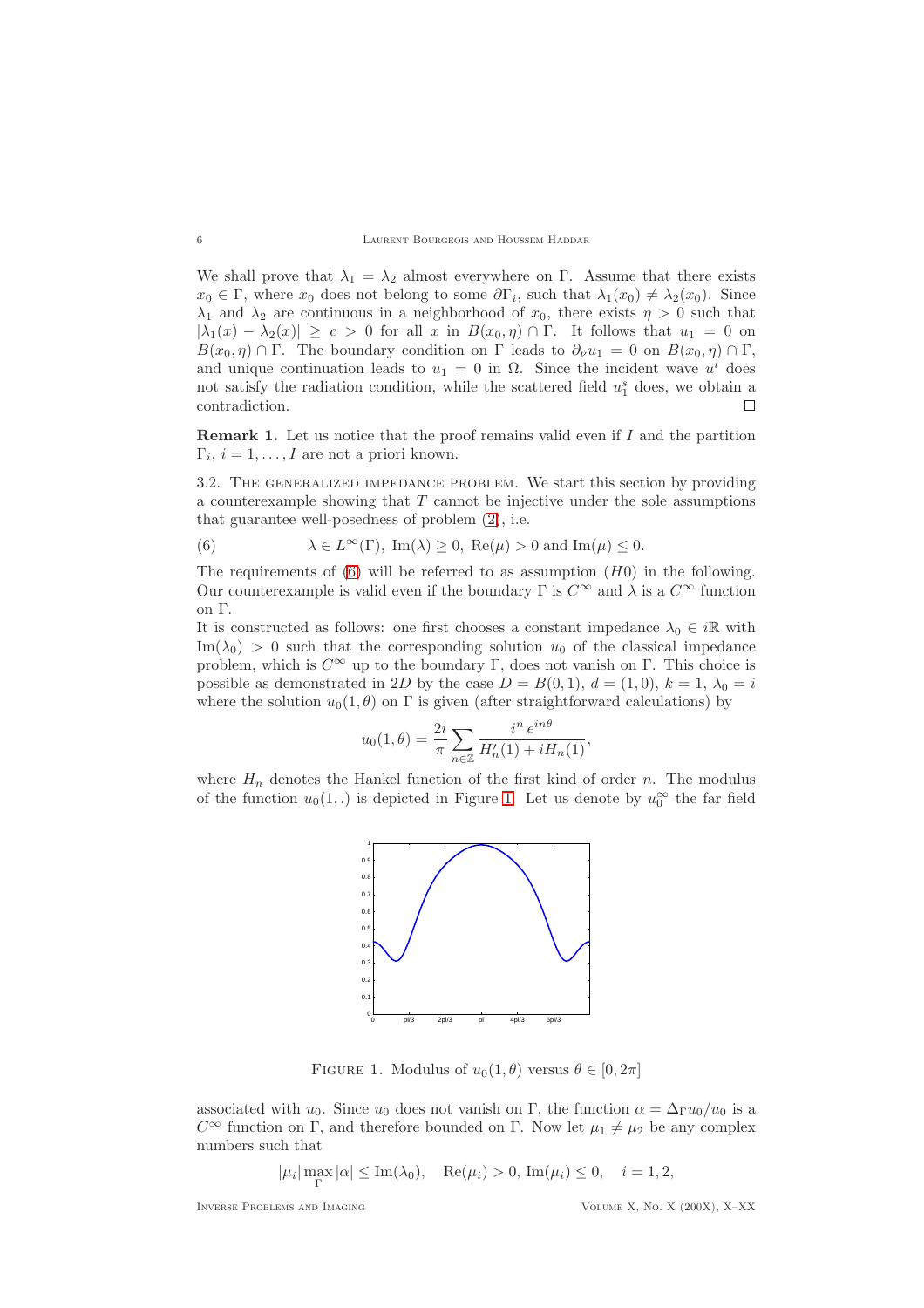and let the associated  $C^{\infty}$  functions  $\lambda_1$  and  $\lambda_2$  be defined on  $\Gamma$  by

$$
\lambda_i = \lambda_0 - \alpha \mu_i, \quad i = 1, 2.
$$

We have on Γ

$$
\frac{\partial u_0}{\partial \nu} + \mu_i \Delta_{\Gamma} u_0 + \lambda_i u_0 = (-\lambda_0 + \alpha \mu_i + \lambda_i) u_0 = 0,
$$

and

$$
\operatorname{Im}(\lambda_i) = \operatorname{Im}(\lambda_0) - \operatorname{Im}(\alpha \mu_i) \ge \operatorname{Im}(\lambda_0) - |\mu_i| \max_{\Gamma} |\alpha| \ge 0.
$$

As a result,  $u_0^{\infty}$  is the far field associated to the solution  $u_0$  of the generalized impedance problem with both  $(\lambda_1, \mu_1)$  and  $(\lambda_2, \mu_2)$ .

It should also be noted that even if  $\mu$  is real (which would correspond to the thin coating case, as presented in the introduction, with  $\mu = \delta$  and  $\lambda = \delta k^2 n^2$ , our counterexample shows that unique determination of  $(\lambda, \mu)$  does not hold in general. The counterexample above justifies the need to consider restricted cases where some a priori knowledge is introduced in addition to the assumption  $(H0)$  given by  $(6)$ . We were able to recover injectivity in the following complementary cases:

1. Assumption  $(H1)$ :  $\lambda \in \mathbb{C}$  and  $\mu \in \mathbb{C}$  are two constants.

Furthermore, we assume there exist  $x_0 \in \Gamma$  and  $\eta > 0$  such that  $\Gamma_0 = \Gamma \cap \Gamma$  $B(x_0, \eta)$  is either a portion of a plane, or a portion of a cylinder, or a portion of a sphere, and such that the set  $\{x + \gamma \nu(x), x \in \Gamma_0, \gamma > 0\}$  is included in  $\Omega$ .

- 2. Assumption (H2):  $\lambda \in C_I(\Gamma)$ ,  $\mu \in \mathbb{C}$ , and we assume that either of the following holds:
	- $(H2a)$   $\lambda$  is fixed and known, the unknown being  $\mu$ .
	- (H2b) both Re( $\lambda$ ) and Im( $\mu$ ) are fixed and known, the unknown being Im( $\lambda$ ) and Re( $\mu$ ),
	- (H2c) both Im( $\lambda$ ) and Re( $\mu$ ) are fixed and known, the unknown being  $\text{Re}(\lambda)$  and  $\text{Im}(\mu)$ ,
	- (H2d)  $\mu$  is fixed and known, the unknown being  $\lambda$ .

Furthermore, in the three cases  $(H2a)$ ,  $(H2b)$ ,  $(H2c)$ , we assume there is no constant C such that on Γ:

(7) 
$$
\begin{pmatrix} u^i \\ \partial u^i / \partial \nu \end{pmatrix} = C \mathbb{P} \begin{pmatrix} 1 \\ -\lambda \end{pmatrix}
$$
 with  $\mathbb{P} := \begin{bmatrix} \frac{1}{2}I - \mathcal{T} & \mathcal{S} \\ \mathcal{R} & \frac{1}{2}I + \mathcal{T}^* \end{bmatrix}$ .

<span id="page-6-0"></span>Here  $S$  and  $T$  respectively denote the traces of the single and double layer potentials on  $\Gamma$ , while  $\mathcal{T}^*$  and  $-R$  denote the traces of the normal derivatives of the single and double layer potentials on  $\Gamma$  (see equation [\(16\)](#page-10-0) below). This assumption will be referred to as  $(HC)$  in the following. It should be noted that the matrix  $\mathbb P$  denotes the so-called Calderón projection for the interior problem (the operator  $\mathbb P$  actually satisfies  $\mathbb P^2 = \mathbb P$ , [\[16\]](#page-19-12)). In particular, the first of the two above equations can be specified as

$$
e^{ikx \cdot d} = \frac{C}{2}(1 - 2\mathcal{T}(1)(x) - 2\mathcal{S}(\lambda)(x)) \quad \forall \ x \in \Gamma.
$$

Assumption  $(HC)$  may be impossible to verify in practice, this is why we hereafter mention two particular situations where this condition is automatically satisfied (see Lemma [3.1](#page-12-0) below):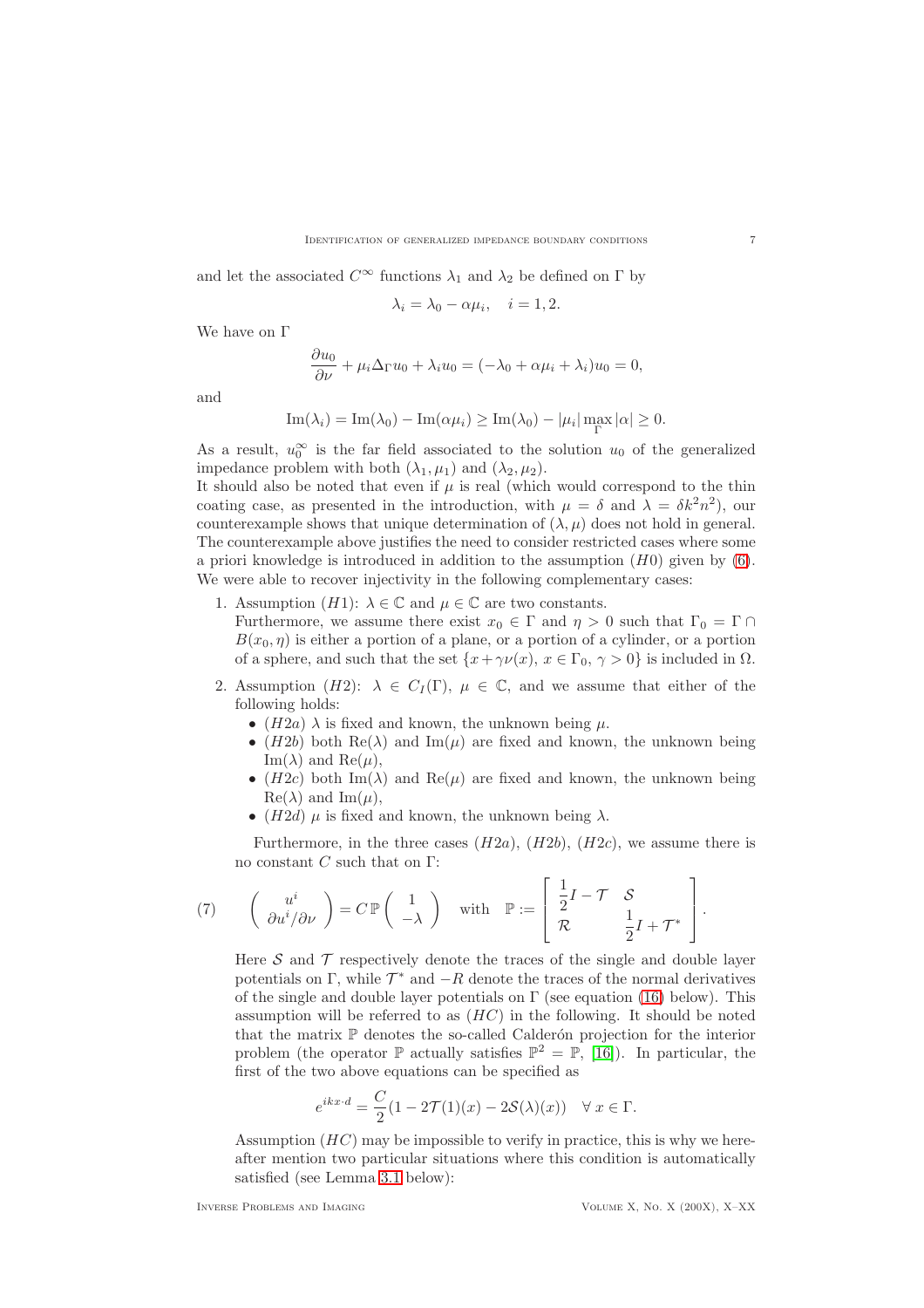

FIGURE 2. Illustration of assumption  $(H1)$ .

- the function  $\lambda$  is real and  $k^2$  is not a Dirichlet eigenvalue of the operator  $-\Delta$  in D.
- the domain  $D$  is  $C^1$  and both  $D$  and the function  $\lambda$  are assumed to be invariant by reflection against a plane which does not contain the direction d or by a rotation (different from identity) around an axis which is not directed by d.

Let us remark that the proof under assumption  $(H2d)$  follows exactly the same lines as the proof in the case  $\mu = 0$  given in the previous section. We therefore shall detail the proofs only for assumptions  $(H1)$ ,  $(H2a) - (HC)$ ,  $(H2b) - (HC)$ ,  $(H2c) - (HC)$ . The results are formulated and proved in Propositions [2,](#page-7-0) [3](#page-9-0) and [4.](#page-11-0)

<span id="page-7-0"></span>Proposition 2. *Under assumption* (H1) *the farfield associated with one incident plane wave uniquely determines the coefficients*  $\lambda$  *and*  $\mu$ .

*Proof.* Using the same arguments and notation as in the first paragraph of the proof of Proposition [1,](#page-4-1) we arrive in the present case at:

$$
\frac{\partial u_1}{\partial \nu} + \mu_1 \Delta_{\Gamma} u_1 + \lambda_1 u_1 = \frac{\partial u_1}{\partial \nu} + \mu_2 \Delta_{\Gamma} u_1 + \lambda_2 u_1 = 0
$$

on Γ. In order to simplify the notation we set in the following  $u := u_1$ . If  $\mu_1 = \mu_2$ , then we easily conclude that  $\lambda_1 = \lambda_2$  using the same arguments as in the proof of Proposition [1.](#page-4-1) If  $\mu_1 \neq \mu_2$ , then on Γ

(8) 
$$
\Delta_{\Gamma} u = \alpha u, \quad \frac{\partial u}{\partial \nu} = \beta u,
$$

with

<span id="page-7-1"></span>
$$
\alpha = -\frac{\lambda_2 - \lambda_1}{\mu_2 - \mu_1}, \quad \beta = -\frac{\mu_2 \lambda_1 - \mu_1 \lambda_2}{\mu_2 - \mu_1}.
$$

We notice that  $\alpha = -k_{\Gamma}^2$ , where  $k_{\Gamma}^2$  is an eigenvalue of the negative Laplace-Beltrami operator  $-\Delta_\Gamma$ .

Let us consider first the case when  $\Gamma$  contains a portion of plane  $\Gamma_0 = \Gamma \cap B(x_0, \eta)$ of outward normal  $\nu$  such that the set  $Q_0 = \{x + \gamma \nu, x \in \Gamma_0, \gamma > 0\}$  is included in Ω. Then there exists a system of coordinates  $(x_1, x_2, x_2)$  such that  $x(0, 0, 0) = x_0$ and

$$
Q_0 = \{x(x_1, x_2, x_3), \sqrt{x_1^2 + x_2^2} < \eta, x_3 > 0\},\
$$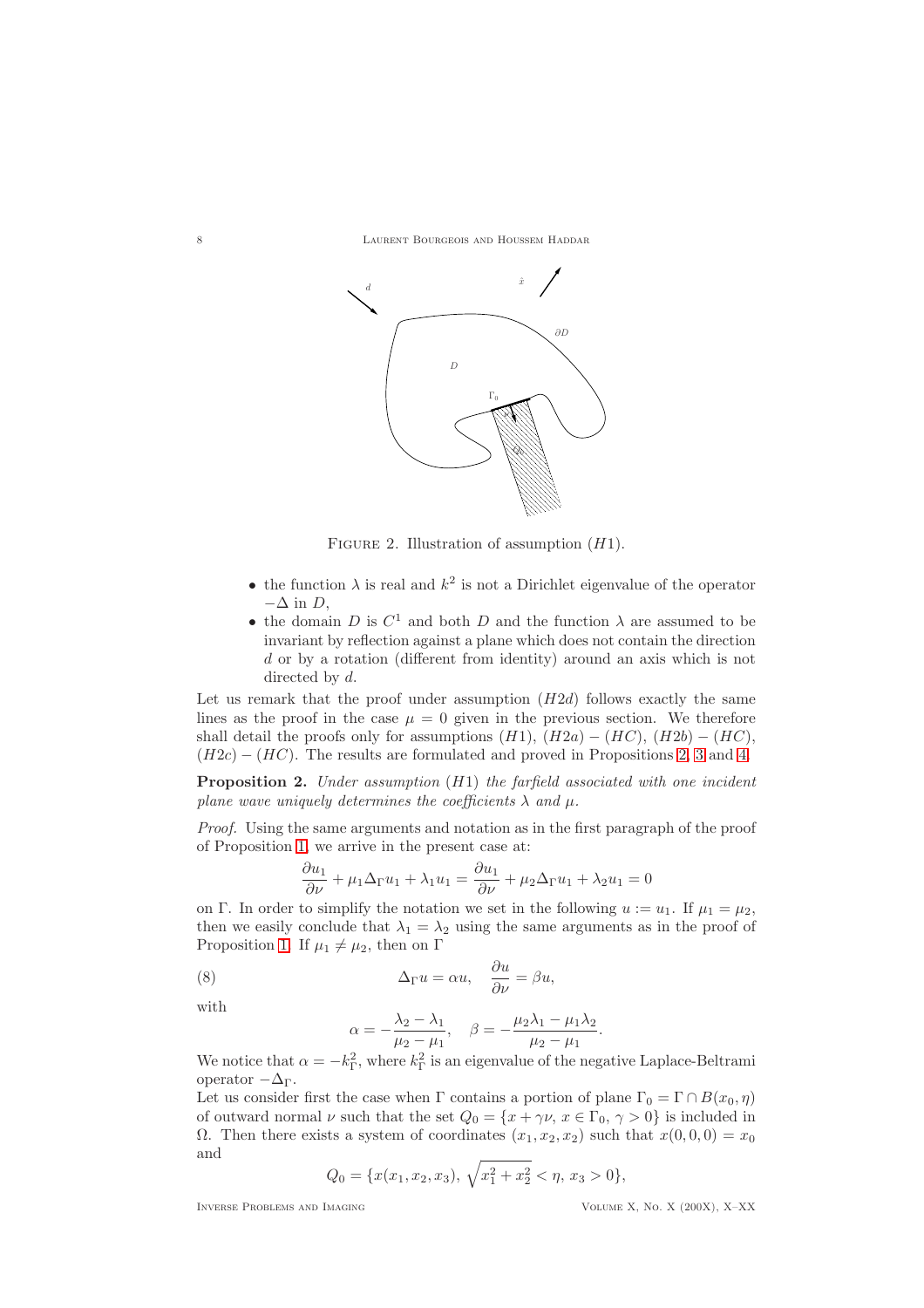$$
\Gamma_0 = \{x(x_1, x_2, x_3), \sqrt{x_1^2 + x_2^2} < \eta, x_3 = 0\}.
$$

We now consider the function  $\tilde{u}$  defined in  $Q_0$  from u by

(9) 
$$
\tilde{u}(x_1, x_2, x_3) = u(x_1, x_2, 0)c(x_3),
$$

where the function  $c$  is uniquely defined by

(10) 
$$
\frac{d^2c}{dx_3^2} + (k^2 - k_\Gamma^2)c = 0, \quad c(0) = 1, \frac{dc}{dx_3}(0) = \beta.
$$

In the domain  $Q_0$  we obtain

<span id="page-8-1"></span>
$$
\Delta \tilde{u} + k^2 \tilde{u} = \Delta_{\Gamma} u(x_1, x_2, 0) c(x_3) + u(x_1, x_2, 0) \frac{d^2 c}{dx_3^2} + k^2 u(x_1, x_2, 0) c(x_3)
$$

$$
= u(x_1, x_2, 0) \left( \frac{d^2 c}{dx_3^2} + (k^2 - k_{\Gamma}^2) c \right)(x_3) = 0.
$$

On the surface  $\Gamma_0$  we obtain

$$
\tilde{u}(x_1, x_2, 0) = u(x_1, x_2, 0), \quad \frac{\partial \tilde{u}}{\partial x_3}(x_1, x_2, 0) = \frac{\partial u}{\partial x_3}(x_1, x_2, 0).
$$

The functions  $\tilde{u}$  and u are both solutions of the same Helmholtz equation in  $Q_0$ , and they satisfy  $\tilde{u} = u$  and  $\partial_{\nu} \tilde{u} = \partial_{\nu} u$  on  $\Gamma_0$ . Hence, unique continuation implies  $\tilde{u} = u$  in  $Q_0$ .

Since  $u^s$  satisfies the radiation condition when  $||x|| \rightarrow +\infty$ , we have in particular that  $\lim_{x_3 \to +\infty} |u^s(x_1, x_2, x_3)| = 0$ . Recalling that

<span id="page-8-2"></span>
$$
u(x_1, x_2, x_3) = u^s(x_1, x_2, x_3) + e^{ik(d_1x_1 + d_2x_2 + d_3x_3)},
$$

we obtain

(11) 
$$
u(x_1, x_2, x_3) \sim e^{ik(d_1x_1 + d_2x_2 + d_3x_3)}, \quad x_3 \to +\infty,
$$

and in particular when  $x_1 = x_2 = 0$ ,

<span id="page-8-0"></span>
$$
u(0,0,x_3) \sim e^{ikd_3x_3}, \quad x_3 \to +\infty,
$$

that is

(12) 
$$
c(x_3) \sim Ce^{ikd_3x_3}, \quad x_3 \to +\infty.
$$

To see that the asymptotic behavior [\(12\)](#page-8-0) is impossible, we have to discuss separately the three cases  $k_{\Gamma} < k$ ,  $k_{\Gamma} = k$  and  $k_{\Gamma} > k$ . In the case  $k_{\Gamma} < k$ , we obtain from [\(10\)](#page-8-1)

$$
c(x_3) = \frac{1}{2} \left( 1 - i \frac{\beta}{\sqrt{k^2 - k_\Gamma^2}} \right) e^{i \sqrt{k^2 - k_\Gamma^2} x_3} + \frac{1}{2} \left( 1 + i \frac{\beta}{\sqrt{k^2 - k_\Gamma^2}} \right) e^{-i \sqrt{k^2 - k_\Gamma^2} x_3}.
$$

This implies that either  $\sqrt{k^2 - k_{\Gamma}^2} = kd_3$  or  $-\sqrt{k^2 - k_{\Gamma}^2} = kd_3$ . In both cases,  $c(x_3) = e^{ikd_3x_3}$  and by using again that  $u(x_1, x_2, x_3) = u(x_1, x_2, 0)c(x_3)$  in  $Q_0$ , we conclude from [\(11\)](#page-8-2) that  $u(x_1, x_2, 0) = e^{ik(d_1x_1 + d_2x_2)}$  in  $\Gamma_0$ , whence  $u = e^{ikd.x}$  in  $Q_0$ , and lastly  $u = e^{ikd.x}$  in  $\Omega$ . Now we use  $\partial u/\partial \nu = \beta u$  on  $\Gamma$  to see that  $d.\nu$  is constant on Γ. This is forbidden by the fact there exist at least 4 points  $x \in \Gamma$  such that the 4 corresponding outward normals  $\nu(x)$  are different. In the case  $k_{\Gamma} = k$ , we have

$$
c(x_3) = 1 + \beta x_3,
$$

while in the case  $k_{\Gamma} > k$ , we have

$$
c(x_3) = \frac{1}{2}(1 + \frac{\beta}{\sqrt{k_{\Gamma}^2 - k^2}})e^{\sqrt{k_{\Gamma}^2 - k^2}x_3} + \frac{1}{2}(1 - \frac{\beta}{\sqrt{k_{\Gamma}^2 - k^2}})e^{-\sqrt{k_{\Gamma}^2 - k^2}x_3},
$$

Inverse Problems and Imaging Volume X, No. X (200X), X–XX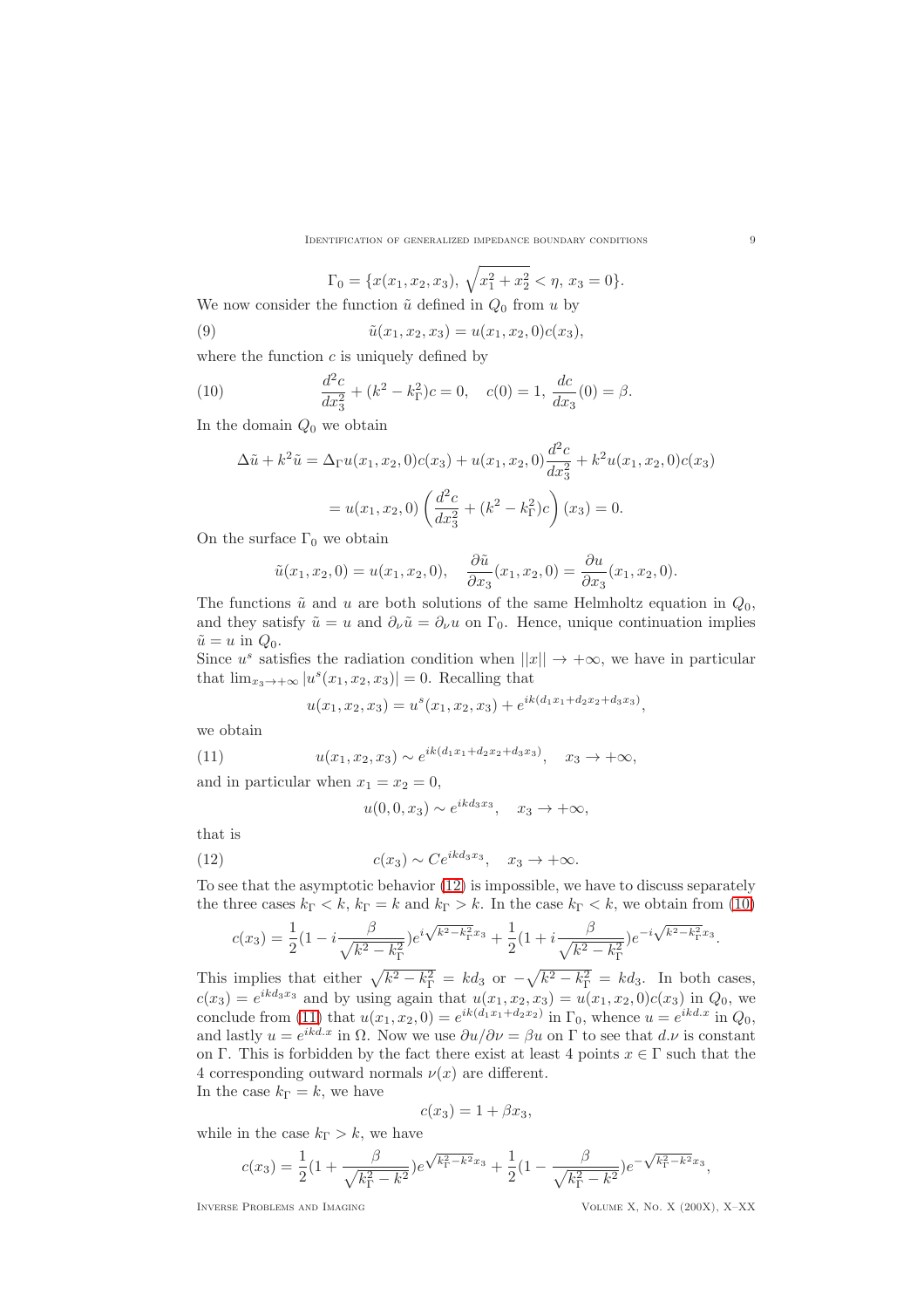which in both cases contradicts the asymptotic behavior [\(12\)](#page-8-0). We now briefly consider the cases when  $\Gamma_0$  is a portion of cylinder or a portion of sphere. If  $\Gamma_0$  is the portion of cylinder of radius R, then in  $Q_0$  we obtain with appropriate cylindrical coordinates  $(r, \theta, z)$ 

$$
u(r, \theta, z) = u(R, \theta, z)c(r),
$$

where the function c is uniquely defined, with  $\kappa^2 := k^2 - k_{\Gamma}^2$ , by

$$
\frac{1}{r}\frac{d}{dr}\left(r\frac{dc}{dr}\right) + \kappa^2 c = 0, \quad c(R) = 1, \frac{dc}{dr}(R) = \beta.
$$

Following the case  $\kappa = 0$ ,  $\kappa^2 > 0$  or  $\kappa^2 = (i\tilde{\kappa})^2 < 0$ , the function c is respectively a linear combination of 1 and  $\log r$ , a linear combination of  $H_0^1(\kappa r)$  and  $H_0^2(\kappa r)$ (Hankel functions of the first and second kind), or a linear combination of  $I_0(\tilde{\kappa}r)$ and  $K_0(\tilde{\kappa}r)$  (Modified Bessel functions). Whatever the case, the behavior of  $c(r)$ when  $r \to +\infty$  is not consistent with

$$
u(r, \theta, z) \sim e^{ik(rd_r + zd_z)}, \quad r \to +\infty.
$$

If  $\Gamma_0$  is the portion of sphere of radius R, then in  $Q_0$  we obtain with appropriate spherical coordinates  $(r, \theta, \phi)$ 

$$
u(r, \theta, \phi) = u(R, \theta, \phi)c(r),
$$

where the function c is uniquely defined, with  $\kappa^2 := k^2 - k_{\Gamma}^2$ , by

$$
\frac{1}{r^2}\frac{d}{dr}(r^2\frac{dc}{dr}) + \kappa^2 c = 0, \quad c(R) = 1, \frac{dc}{dr}(R) = \beta.
$$

Following the case  $\kappa = 0$ ,  $\kappa^2 > 0$  or  $\kappa^2 = (i\tilde{\kappa})^2 < 0$ , the function c is respectively a linear combination of 1 and  $1/r$ , a linear combination of  $e^{ikr}/r$  and  $e^{-ikr}/r$ , or a linear combination of  $e^{\tilde{k}r}/r$  and  $e^{-\tilde{k}r}/r$ . Whatever the case, the behavior of  $c(r)$ when  $r \to +\infty$  is not consistent with

$$
u(r, \theta, \psi) \sim e^{ikr d_r}, \quad r \to +\infty,
$$

which completes the proof.

**Remark 2.** The geometrical assumptions in  $(H1)$  are only technical and are dictated by the proof where an explicit solution, using separation of variables, is needed. It seems plausible that our technique can also be generalized to other geometries where explicit solutions that satisfy  $(8)$  can be obtained. However it does not apply to the general case.

<span id="page-9-0"></span>Proposition 3. *Under assumptions* (H2a)−(HC)*, the farfield associated with one incident plane wave uniquely determines* µ*.*

*Proof.* The identity

<span id="page-9-1"></span>
$$
\frac{\partial u_1}{\partial \nu} + \mu_1 \Delta_{\Gamma} u_1 + \lambda u_1 = \frac{\partial u_1}{\partial \nu} + \mu_2 \Delta_{\Gamma} u_1 + \lambda u_1 = 0
$$

on Γ leads, by denoting again  $u_1 = u$  to simplify the notation, and if we assume  $\mu_1 \neq \mu_2$ , to

(13) 
$$
u = C
$$
 and  $\frac{\partial u}{\partial \nu} = -C\lambda$  on  $\Gamma$ ,

Inverse Problems and Imaging Volume X, No. X (200X), X–XX

 $\Box$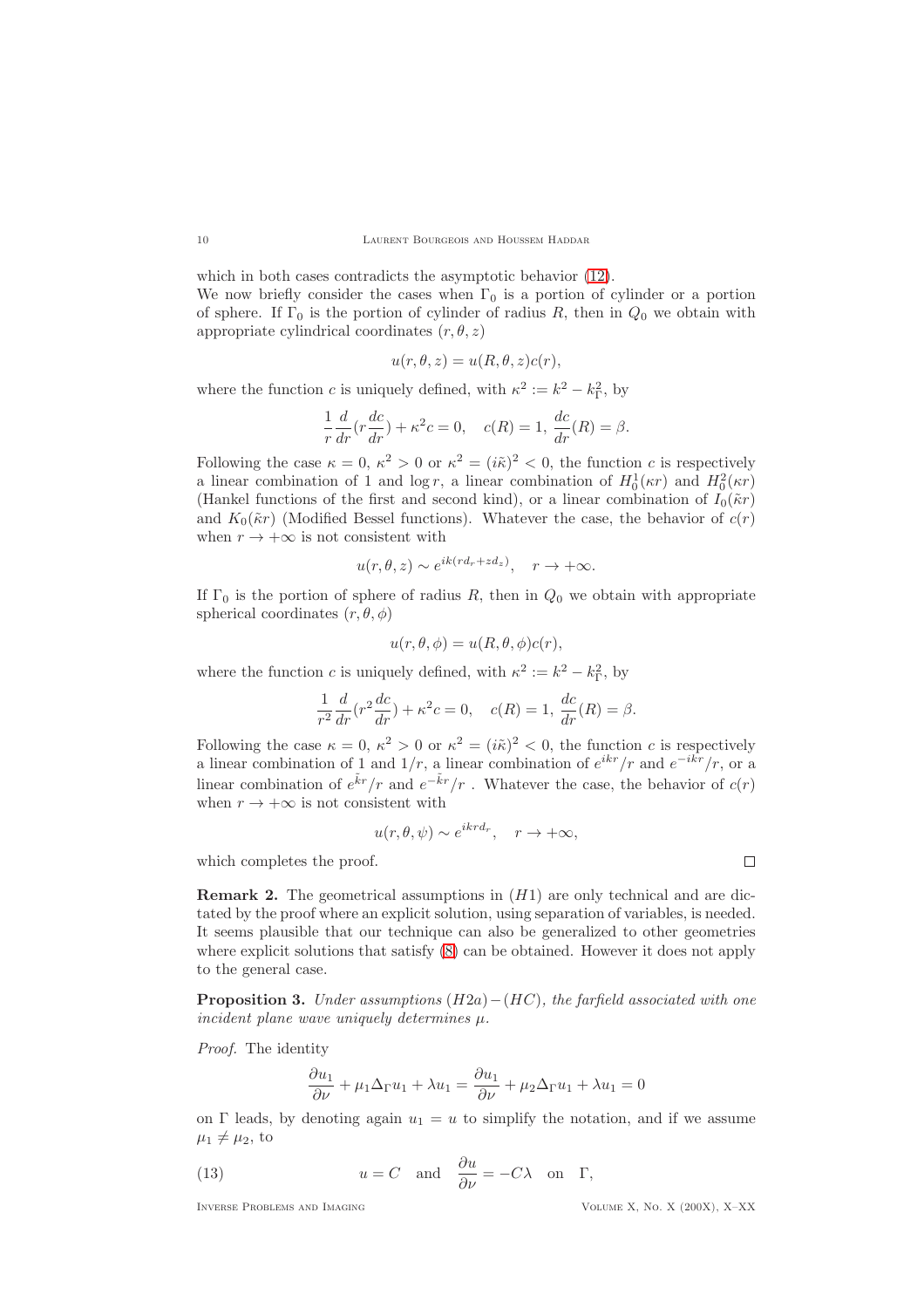where  $C \in \mathbb{C}$  is a constant.

We now recall the following classical representation formulas for  $u^s$  and  $u^i$  (see for example [\[16\]](#page-19-12)).

<span id="page-10-1"></span>(14) 
$$
u^{s}(x) = DL(u^{s})(x) - SL(\frac{\partial u^{s}}{\partial \nu})(x), \quad \forall x \in \Omega,
$$

<span id="page-10-2"></span>(15) 
$$
u^{i}(x) = -DL(u^{i})(x) + SL(\frac{\partial u^{i}}{\partial \nu})(x), \quad \forall x \in D,
$$

where the single- and double-layer potentials SL and DL are defined for  $\phi \in$  $H^{-1/2}(\Gamma)$  and  $\psi \in H^{1/2}(\Gamma)$  by

$$
SL(\phi) = \langle \Phi(x,.), \phi(.) \rangle_{H^{1/2}(\Gamma), H^{-1/2}(\Gamma)}, \quad DL(\psi) = \left\langle \frac{\partial \Phi(x,.)}{\partial \nu}, \psi(.) \right\rangle_{H^{-1/2}(\Gamma), H^{1/2}(\Gamma)}.
$$

Here  $\Phi(x, y) := e^{ik||x-y||}/4\pi||x-y||$  denotes the fundamental solution of the Helmholtz equation that satisfies the Sommerfeld radiation condition.

Let  $\gamma_0^-$  (resp.  $\gamma_0^+$ ) be the interior (resp. exterior) trace application,  $\gamma_1^-$  (resp.  $\gamma_1^+$ ) be the interior (resp. exterior) trace of the normal derivative application. Following [\[16\]](#page-19-12), we define

(16)  
\n
$$
\begin{cases}\n\mathcal{S} = \gamma_0^- \text{SL} = \gamma_0^+ \text{SL} : H^{-1/2}(\Gamma) \to H^{1/2}(\Gamma), \\
\mathcal{T} = \frac{1}{2} (\gamma_0^+ \text{DL} + \gamma_0^- \text{DL}) : H^{1/2}(\Gamma) \to H^{1/2}(\Gamma), \\
\mathcal{R} = -\gamma_1^- \text{DL} = -\gamma_1^+ \text{DL} : H^{1/2}(\Gamma) \to H^{-1/2}(\Gamma), \\
\mathcal{T}^* = \frac{1}{2} (\gamma_1^+ \text{SL} + \gamma_1^- \text{SL}) : H^{-1/2}(\Gamma) \to H^{-1/2}(\Gamma),\n\end{cases}
$$

and we recall the jump relations

<span id="page-10-3"></span><span id="page-10-0"></span>
$$
\begin{cases}\n\gamma_0^{\pm} \text{DL}\psi = \frac{1}{2} (\pm \psi + 2\mathcal{T}\psi), & \forall \psi \in H^{1/2}(\Gamma), \\
\gamma_1^{\pm} \text{SL}\phi = \frac{1}{2} (\mp \phi + 2\mathcal{T}^*\phi), & \forall \phi \in H^{-1/2}(\Gamma).\n\end{cases}
$$

First, by passing to the limit  $x \to \Gamma$  in [\(14\)](#page-10-1) and [\(15\)](#page-10-2), it follows that in the sense of trace on Γ,

(17) 
$$
\frac{1}{2}u^s(x) = \mathcal{T}(u^s)(x) - \mathcal{S}(\frac{\partial u^s}{\partial \nu})(x),
$$

(18) 
$$
\frac{1}{2}u^{i}(x) = -\mathcal{T}(u^{i})(x) + \mathcal{S}(\frac{\partial u^{i}}{\partial \nu})(x).
$$

Using now  $u = u^s + u^i$ , the boundary conditions [\(13\)](#page-9-1) and the equation [\(17\)](#page-10-3), we obtain that

<span id="page-10-4"></span>
$$
\frac{1}{2}u^{s}(x) = C \mathcal{T}(1)(x) - \mathcal{T}(u^{i})(x) + C \mathcal{S}(\lambda)(x) + \mathcal{S}(\frac{\partial u^{i}}{\partial \nu})(x).
$$

By subtracting [\(18\)](#page-10-4) to the above equation we obtain

<span id="page-10-5"></span>
$$
\frac{1}{2}(u^s(x) - u^i(x)) = C \mathcal{T}(1)(x) + C\mathcal{S}(\lambda)(x),
$$

so that by using once again  $u^s + u^i = C$  on  $\Gamma$ ,

(19) 
$$
u^{i}(x) = C\left(\frac{1}{2} - \mathcal{T}(1)(x) - \mathcal{S}(\lambda)(x)\right)
$$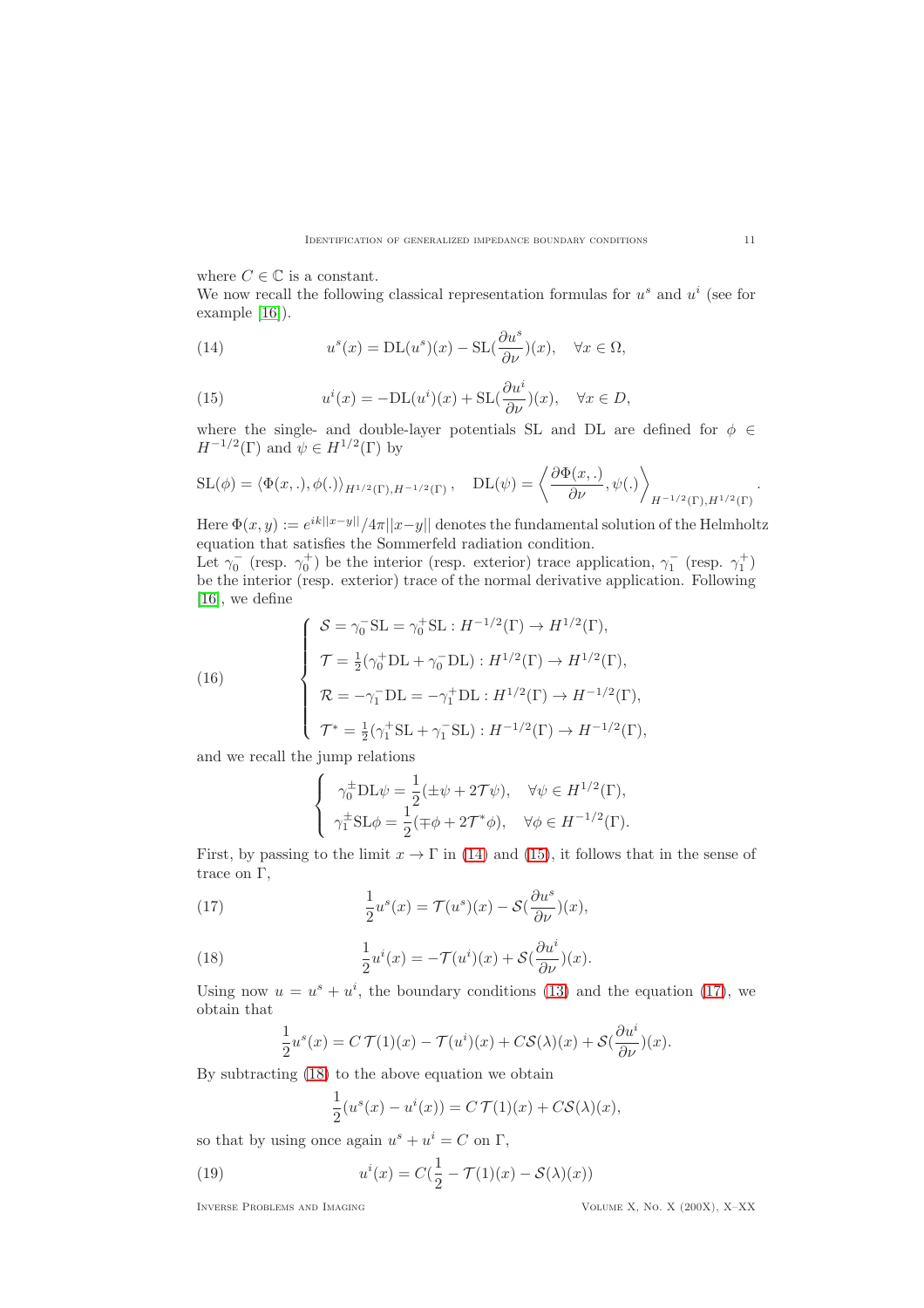### 12 LAURENT BOURGEOIS AND HOUSSEM HADDAR

on Γ.

Secondly, by taking the trace on  $\Gamma$  of the normal derivative in [\(14\)](#page-10-1) and [\(15\)](#page-10-2) and by repeating the same calculations as above, we obtain

(20) 
$$
\frac{\partial u^i}{\partial \nu} = C(\mathcal{R}(1) - \frac{\lambda}{2} - \mathcal{T}^*(\lambda))
$$

in the sense of  $H^{-1/2}(\Gamma)$ . Equations [\(19\)](#page-10-5) and [\(20\)](#page-11-1) are equivalent to [\(7\)](#page-6-0), which is forbidden by assumption  $(HC)$ .  $\Box$ 

**Remark 3.** In view of lemma [3.1,](#page-12-0) we point out that since  $\lambda \in L^{\infty}(\Gamma)$ ,  $\mathcal{S}(\lambda)$  reduces on Γ to

<span id="page-11-1"></span>
$$
\mathcal{S}(\lambda)(x) = \int_{\Gamma} \lambda(y) \Phi(x, y) ds(y)
$$

and, if the boundary  $\Gamma$  is of class  $C^1$  or is a polyhedral,  $\mathcal{T}(1)$  reduces on  $\Gamma$  to

$$
\mathcal{T}(1)(x) = \int_{\Gamma} \frac{\partial \Phi}{\partial \nu_y}(x, y) \, ds(y).
$$

**Remark 4.** One can easily show that if assumption  $(HC)$  is not satisfied, i.e. one can find a constant C and a field  $\lambda$  which satisfy [\(7\)](#page-6-0), then one can reconstruct a total field  $u$  associated to the incident field  $u^i$  that satisfies the generalized impedance boundary conditions for any value of  $\mu$ . In other words, assumption  $(HC)$  is necessary to have uniqueness.

<span id="page-11-0"></span>Proposition 4. *Under assumptions* (H2b) − (HC) *or* (H2c) − (HC)*, the farfield associated with one incident plane wave uniquely determines the missing parts of*  $\lambda$  $and \mu.$ 

*Proof.* The identity

$$
\frac{\partial u_1}{\partial \nu} + \mu_1 \Delta_{\Gamma} u_1 + \lambda_1 u_1 = \frac{\partial u_1}{\partial \nu} + \mu_2 \Delta_{\Gamma} u_1 + \lambda_2 u_1 = 0
$$

on Γ leads, by denoting again  $u_1 = u$  to simplify the notation, and if we assume  $\mu_1 \neq \mu_2$ , to

$$
-\Delta_{\Gamma} u = \frac{1}{\mu_2 - \mu_1} (\lambda_2 - \lambda_1) u.
$$

By multiplying the above equation by  $\bar{u}$  and by integrating by part over Γ, we obtain

$$
\int_{\Gamma} |\nabla_{\Gamma} u|^2 ds = \frac{1}{\mu_2 - \mu_1} \int_{\Gamma} (\lambda_2 - \lambda_1) |u|^2 ds.
$$

The assumption (H2b) implies that  $\lambda_2 - \lambda_1 \in i\mathbb{R}$  and  $\mu_2 - \mu_1 \in \mathbb{R}$ , while the assumption (H2c) implies that  $\lambda_2 - \lambda_1 \in \mathbb{R}$  and  $\mu_2 - \mu_1 \in i\mathbb{R}$ . In both cases  $(\lambda_2 - \lambda_1)/(\mu_2 - \mu_1) \in i\mathbb{R}$ . By taking the real part of the above equation we obtain

$$
\int_{\Gamma} |\nabla_{\Gamma} u|^2 ds = 0,
$$

whence there exists a constant C such that  $u = C$  on Γ. This implies that  $\Delta_{\Gamma} u = 0$ and by using the same arguments as in the proof of Proposition [1,](#page-4-1) one obtains in particular that  $\lambda_1 = \lambda_2 := \lambda$ . We are then in the same configuration as in [\(13\)](#page-9-1), and therefore one can complete the proof as for Proposition [3.](#page-9-0)  $\Box$ 

Now we specify two particular situations where the condition  $(HC)$  is automatically satisfied.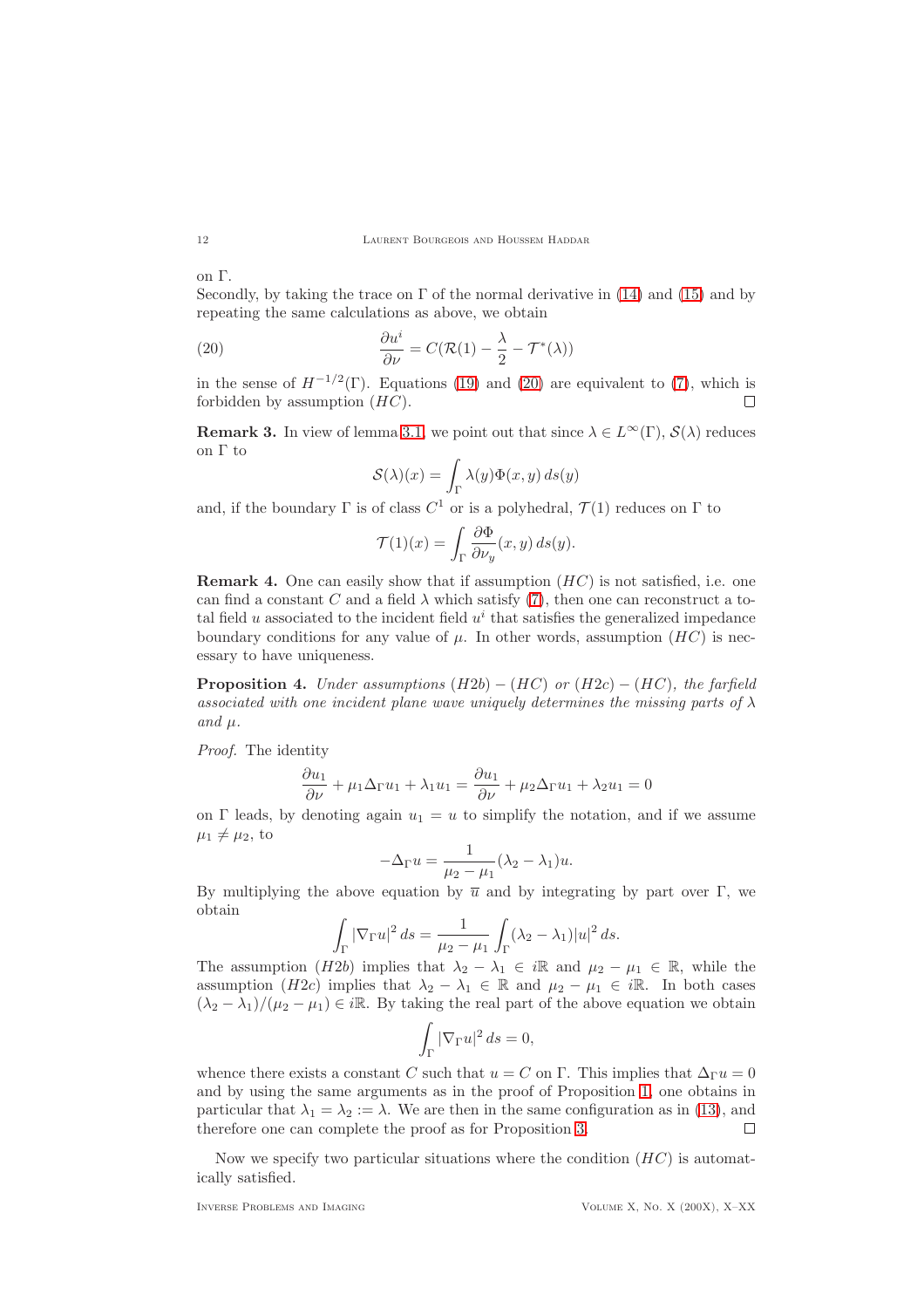<span id="page-12-0"></span>**Lemma 3.1.** *Let*  $\lambda \in L^{\infty}(\Gamma)$  *and d be a unitary vector of*  $\mathbb{R}^3$  *and assume that one of the following holds:*

- 1. The function  $\lambda$  *is real and*  $k^2$  *is not a Dirichlet eigenvalue of the operator*  $-\Delta$ *in* D*.*
- 2. The domain  $D$  is  $C^1$  and both  $D$  and the function  $\lambda$  are assumed to be invari*ant by reflection against a plane which does not contain the direction* d *or by a rotation (different from identity) around an axis which is not directed by* d*.*

*Then, there exists no constant* C *such that*

<span id="page-12-1"></span>(21) 
$$
e^{ikx \cdot d} = C(1 - 2\mathcal{T}(1)(x) - 2\mathcal{S}(\lambda)(x)) \quad \forall x \in \Gamma.
$$

*Proof.* Let us consider first the case when  $\lambda$  is real and  $k^2$  is not a Dirichlet eigenvalue of the operator  $-\Delta$  in D. Taking the imaginary part of [\(21\)](#page-12-1), we obtain on Γ

(22) 
$$
\operatorname{Im}\left(\frac{e^{ikx \cdot d}}{2C}\right) = -\operatorname{Im}(\mathcal{T})(1)(x) - \operatorname{Im}(\mathcal{S})(\lambda)(x).
$$

Let us define the two functions on  $D \cap \Omega$ ,

<span id="page-12-2"></span>
$$
f_1(x) = \text{Im}\left(\frac{e^{ikx \cdot d}}{2C}\right), \quad f_2(x) = -\text{Im}(DL)(1)(x) - \text{Im}(SL)(\lambda)(x).
$$

Considering the regularity of

Im(DL)(1)(x) = 
$$
\int_{\Gamma} \frac{\partial}{\partial \nu_y} (\text{Im}(\Phi(x, y)) ds(y), \quad x \in D \cap \Omega
$$

and

$$
\mathrm{Im}(\mathrm{SL})(\lambda)(x)=\int_\Gamma \mathrm{Im}(\Phi(x,y))\lambda(y)\,ds(y),\quad x\in D\cap\Omega,
$$

since  $\text{Im}(\Phi(x, y)) = f(||x - y||)$  where  $f(r) = \sin(kr)/4\pi r$  is a  $C^{\infty}$  function, it is readily shown by using differentiation under the integral sign that for general Lipschitz domain D, the function  $f_2$  is in  $C^1(\mathbb{R}^3)$ . First, this implies that the traces on  $\Gamma$  of functions  $f_1$  and  $f_2$  coincide with the left-hand side and the right-hand side of equation [\(22\)](#page-12-2), respectively. Secondly,  $f_1$  and  $f_2$  are functions in  $C^1(\mathbb{R}^3)$  which both satisfy the Helmholtz equation in  $D$  and  $\Omega$ . Hence they satisfy the Helmholtz equation in  $\mathbb{R}^3$ . Since their traces on  $\Gamma$  coincide, and since  $k^2$  is not a Dirichlet eigenvalue of the negative laplacian in D,  $f_1$  and  $f_2$  coincide in D, and then in  $\mathbb{R}^3$ by unique continuation. But  $f_2$  tends to 0 when  $||x|| \rightarrow +\infty$ , while  $f_1$  does not, which completes the proof for the first case.

Let us now consider the second case where D and  $\lambda$  are assumed to be invariant by a transformation S which is either a reflection against a plane P with  $d \notin P$ or a rotation (different from identity) around an axis A with  $d \notin A$ .

Without loss of generality, we assume that the plane  $P$  and the axis  $A$  contains  $O$ . We have

$$
\mathcal{T}(1)(x) = \int_{\Gamma} \frac{\partial \Phi}{\partial \nu_y}(x, y) ds(y) = \int_{\Gamma} \frac{\partial \phi}{\partial \nu_y}(x - y) ds(y), \quad \phi(z) := \frac{e^{ik||z||}}{4\pi ||z||},
$$

$$
\mathcal{S}(\lambda)(x) = \int_{\Gamma} \lambda(y) \Phi(x, y) ds(y) = \int_{\Gamma} \lambda(y) \phi(x - y) ds(y).
$$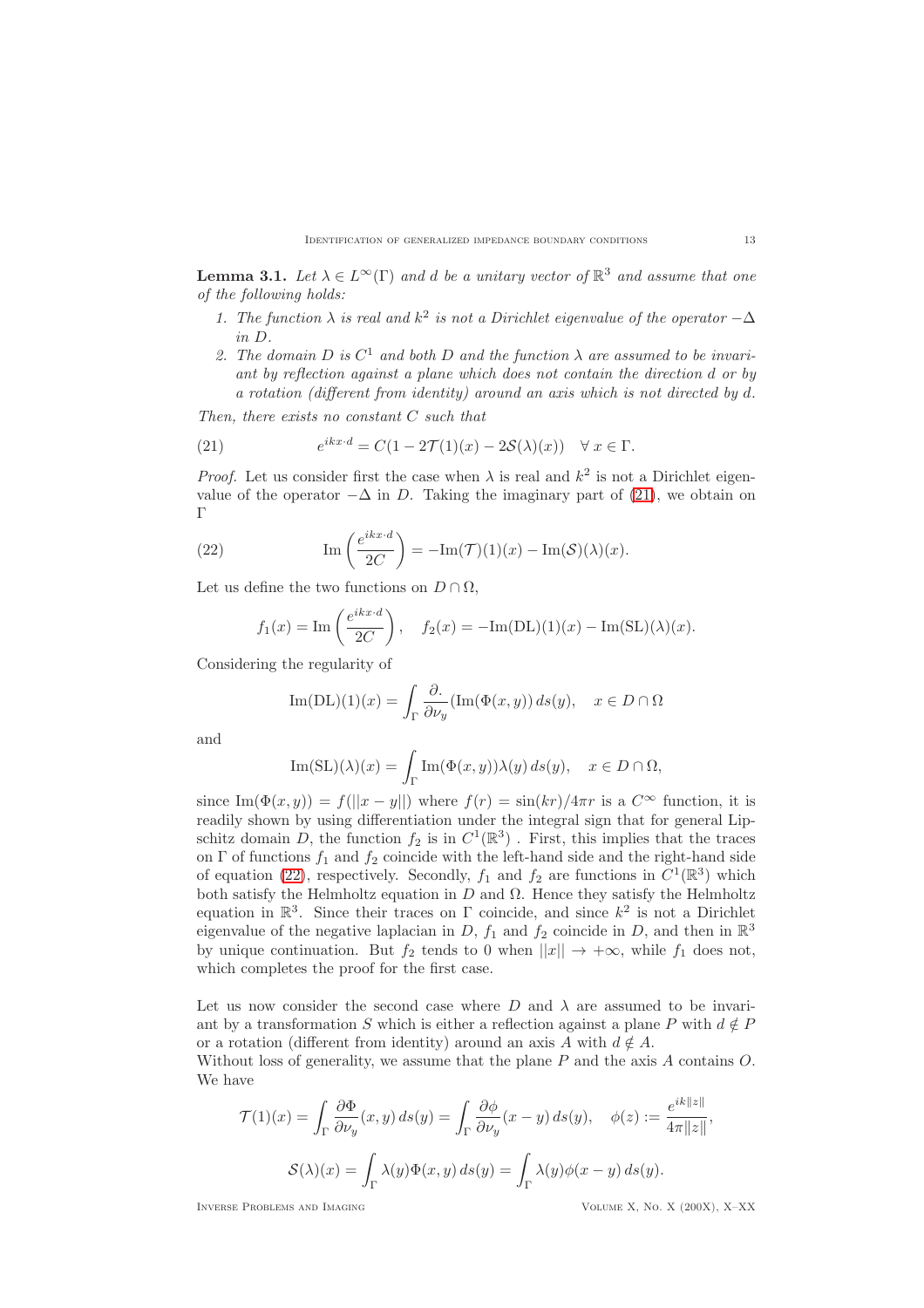We use the new variables  $x = Sx'$  and  $y = Sy'$ , and the new function  $\phi'$  defined by  $\phi(x) = \phi'(x') = \phi(Sx')$ . We have for some  $x \in \Gamma$ ,

$$
\mathcal{T}(1)(x) = \int_{\Gamma} \nabla_y \phi(x - y) \cdot \nu_y \, ds(y) = \int_{\Gamma} \nabla_y \phi(S(x' - y')) \cdot \nu_y \, ds(y).
$$

Using the chain rule  $\nabla_{y'}\phi'(x'-y') = \nabla_y\phi(S(x'-y'))$ . S and  $\nu_y = S\nu_{y'}$ , we obtain

$$
\mathcal{T}(1)(x) = \int_{\Gamma} \nabla_{y'} \phi'(x' - y') \cdot \nu_{y'} ds(y).
$$

By using the change of variable  $y = Sy'$  in the integral, we obtain

$$
\mathcal{T}(1)(x) = \int_{\Gamma} \nabla_{y'} \phi'(x'-y').\nu_{y'} ds(y').
$$

Finally, since  $||Sx'|| = ||x'||$  and given the form of  $\phi$ ,  $\phi'(x') = \phi(x')$ , and thus  $\mathcal{T}(1)(x) = \mathcal{T}(1)(x')$ . As a result  $\mathcal{T}(1)(Sx) = \mathcal{T}(1)(x)$  for all  $x \in \Gamma$ . We prove the same way that  $S(\lambda)(Sx) = S(\lambda)(x)$  for all  $x \in \Gamma$ , and if [\(21\)](#page-12-1) holds for some constant C, then for all  $x \in \Gamma$ 

$$
e^{ikSx \cdot d} = e^{ikx \cdot d},
$$

that is for some  $n \in \mathbb{Z}$ 

$$
Sx \cdot d = x \cdot d + \frac{2n\pi}{k}.
$$

If x describes a sufficiently small part of Γ which contains the points  $x_0$  such that  $Sx_0 = x_0$ , then  $n = 0$ . In such small part of Γ, we hence have  $Sx - x \perp d$ . Since d does not belong to the plane or the axis of symmetry, we conclude that  $(Sx - x)$ .d cannot vanish in the small part of  $\Gamma$  we consider which completes the proof cannot vanish in the small part of  $\Gamma$  we consider, which completes the proof.

**Remark 5.** If the boundary  $\Gamma$  is  $C^1$ , under either of assumptions  $(H2a)$ ,  $(H2b)$ , (H2c), uniqueness of  $(\lambda, \mu)$  from two far fields  $u_1^{\infty}$  and  $u_2^{\infty}$  generated by two plane waves  $u_1^i = e^{ikx \cdot d_1}$  and  $u_2^i = e^{ikx \cdot d_2}$  with  $d_1 \neq d_2$  holds without assuming  $(HC)$ . This follows from existence of two constants  $C_1$  and  $C_2$  such that [\(19\)](#page-10-5) is satisfied for  $u_1^i$  and  $u_2^i$  respectively, and then differentiation of  $C_2u_1^i(x) - C_1u_2^i(x) = 0$  on  $\Gamma$ along the tangent planes at two points  $x_1$  and  $x_2$  of Γ which are perpendicular to  $d_1$  and  $d_2$  respectively.

### 4. Stability

4.1. The classical impedance problem. The analysis of stability for the inverse problem here is based on the Fréchet derivative of operator  $T : L^{\infty}_+(\Gamma) \to L^2(S^2)$ . We recall that this operator is differentiable in the sense of Fréchet if there exists a linear continuous operator  $dT_{\lambda}: L^{\infty}(\Gamma) \to L^{2}(S^{2})$  and a function  $\varepsilon_{\lambda}: L^{\infty}(\Gamma) \to$  $L^2(S^2)$  which satisfy for all  $h \in L^{\infty}(\Gamma)$  such that  $\lambda + h \in L^{\infty}_+(\Gamma)$ ,

(23) 
$$
T(\lambda + h) = T(\lambda) + dT_{\lambda}(h) + ||h||_{L^{\infty}(\Gamma)^{\mathcal{E}_{\lambda}}}(h),
$$

with  $\varepsilon_{\lambda}(h) \to 0$  in  $L^2(S^2)$  when  $||h||_{L^{\infty}(\Gamma)} \to 0$ . We have the following proposition.

<span id="page-13-1"></span>Proposition 5. The operator T is differentiable and its Fréchet derivative is the *operator*  $dT_{\lambda}: L^{\infty}(\Gamma) \to L^{2}(S^{2})$  *which maps h to*  $v_{h}^{\infty}$  *such that* 

<span id="page-13-0"></span>
$$
v_h^{\infty}(\hat{x}) = \int_{\Gamma} p(y, \hat{x}) u(y) h(y) ds(y), \quad \forall \hat{x} \in S^2,
$$

*where*

$$
p(y, \hat{x}) = \Phi^{\infty}(y, \hat{x}) + p^{s}(y, \hat{x}),
$$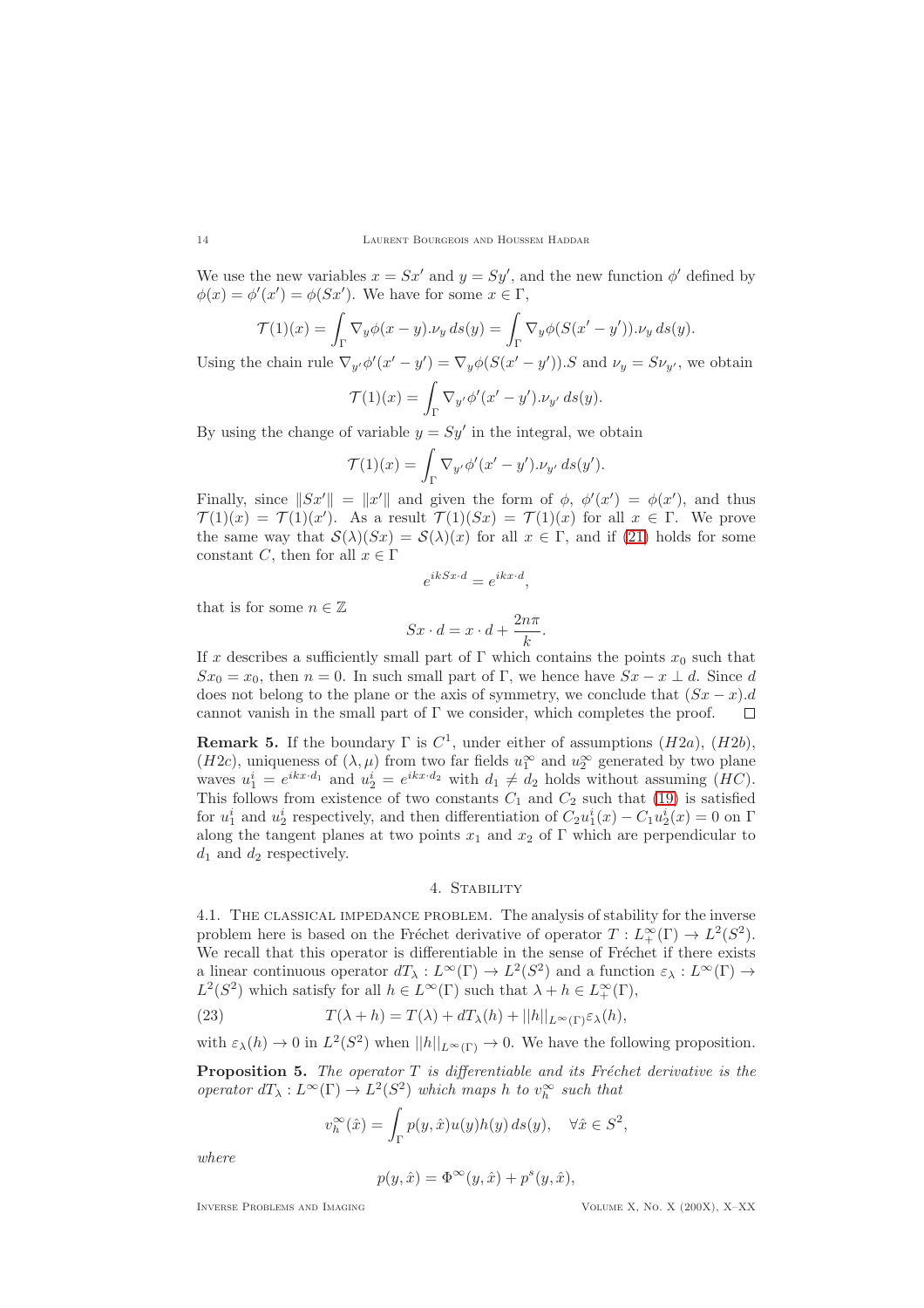$p^{s}(.,\hat{x})$  *is the solution of problem* [\(2\)](#page-2-0) *in which*  $u^{i}$  *is replaced by*  $\Phi^{\infty}(.,\hat{x})$ *.* Moreover, the operator  $dT_{\lambda}: C_I(\Gamma) \to L^2(S^2)$  *is injective.* 

*Proof.* We denote  $u^s$  and  $u^s_h$ , the solutions of [\(2\)](#page-2-0) which are associated to  $\lambda$  and  $\lambda + h$ in  $L^{\infty}_+(\Gamma)$ . In order to prove differentiability, we first prove continuity. As we already remarked at the end of section [2,](#page-2-1) if we denote  $K = -J_R^{-1}K_R$  and  $F = J_R^{-1}F_R$  in order to simplify notations,  $u^s$  and  $u^s_h$  are respectively solutions in  $H^1(\Omega_R)$  of

$$
(I - K)us = F, \quad (I - K_h)uhs = Fh,
$$

where  $K_h$  and  $F_h$  satisfy  $K_0 = K$ ,  $F_0 = F$  and depend continuously on h. By denoting  $A = I - K$  and  $A_h = I - K_h$ , we already know that  $A^{-1}$  and  $A_h^{-1}$ exist and are bounded. Then the family of operators  $A_h$  meet the assumptions of Theorem 10.1 in [\[13\]](#page-19-13), and provided that  $|||A^{-1}(A_h - A)||| < 1$ , which happens when  $||h||_{L^{\infty}(\Gamma)}$  is sufficiently small, we obtain the error estimate

$$
||u_h^s - u^s||_{H^1(\Omega_R)} \le \frac{|||A^{-1}|||}{1 - |||A^{-1}(A_h - A)|||} (||(A_h - A)u^s||_{H^1(\Omega_R)} + ||F_h - F||_{H^1(\Omega_R)}).
$$

The continuity of the operator  $T$  follows.

Now let us denote  $e_h^s = u_h^s - u^s$ . The function  $e_h^s$  satisfies the boundary condition on Γ

<span id="page-14-0"></span>
$$
\frac{\partial e_h^s}{\partial \nu} + \lambda e_h^s = -h(u_h^s + u^i).
$$

This leads to the fact that there exists  $C > 0$  (independent of h) such that

(24) 
$$
||e_h^s||_{H^1(\Omega_R)} = ||u_h^s - u^s||_{H^1(\Omega_R)} \leq C||h||_{L^{\infty}(\Gamma)}.
$$

Finally, let us define  $v_h^{\infty}$  as the far field associated to the scattered field  $v_h^s$ , where  $v_h^s$  is the solution of problem [\(2\)](#page-2-0) with data  $f = -h(u^s + u^i)$ . The mapping  $h \to v_h^{\infty}$ is clearly a linear continuous operator  $L^{\infty}(\Gamma) \mapsto L^{2}(S^{2})$ . We obtain

$$
\frac{\partial (e_h^s - v_h^s)}{\partial \nu} + \lambda (e_h^s - v_h^s) = -he_h^s.
$$

It follows that  $u_h^s - u^s - v_h^s$  is the solution of problem [\(2\)](#page-2-0) with data  $f = -he_h^s$ . By using [\(24\)](#page-14-0), it is clear that T is differentiable in the sense of Fréchet with  $dT_{\lambda}(h) =$  $v_h^{\infty}$ . We have from [\(5\)](#page-4-0),

$$
v_h^{\infty}(\hat{x}) = \int_{\Gamma} \{v_h^s(y) \frac{\partial \Phi^{\infty}(y, \hat{x})}{\partial \nu(y)} - \frac{\partial v_h^s}{\partial \nu}(y) \Phi^{\infty}(y, \hat{x})\} ds(y), \quad \forall \hat{x} \in S^2.
$$

$$
v_h^{\infty}(\hat{x}) = \int_{\Gamma} \{v_h^s(\frac{\partial \Phi^{\infty}}{\partial \nu} + \lambda \Phi^{\infty}) + h(u^s + u^i) \Phi^{\infty}\} ds(y).
$$

Using the identity

$$
\int_{\Gamma} (\frac{\partial p^s}{\partial \nu} + \lambda p^s) v_h^s ds(y) = \int_{\Gamma} (\frac{\partial v_h^s}{\partial \nu} + \lambda v_h^s) p^s ds(y),
$$

the definitions of  $p^s$  and  $v^s_h$  lead to

$$
\int_{\Gamma} (\frac{\partial \Phi^{\infty}}{\partial \nu} + \lambda \Phi^{\infty}) v_h^s ds(y) = \int_{\Gamma} h(u^s + u^i) p^s ds(y),
$$

As a result, we obtain

$$
v_h^{\infty}(\hat{x}) = \int_{\Gamma} \{ (u^s + u^i)(p^s + \Phi^{\infty})h \} ds(y),
$$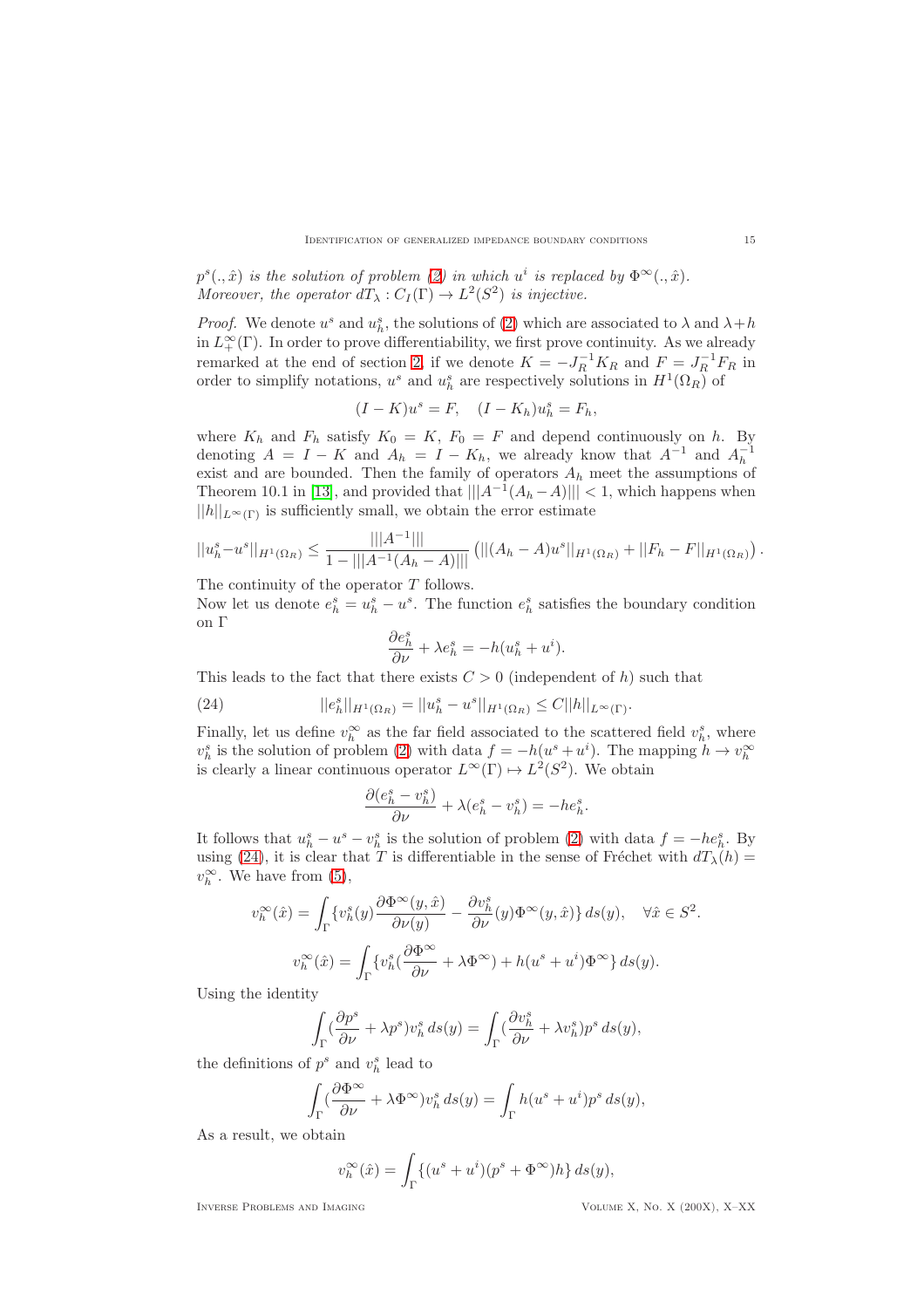which is the result since  $u = u^s + u^i$  and  $p = p^s + \Phi^\infty$ . It remains to prove that  $dT_{\lambda}: C_I(\Gamma) \to L^2(S^2)$  is injective. Assume that for  $h \in C_I(\Gamma)$ , we have

$$
\int_{\Gamma} p(y, \hat{x}) u(y) h(y) ds(y) = 0, \quad \forall \hat{x} \in S^2.
$$

By using lemma [4.1,](#page-15-0) there exists a sequence  $\hat{x}_n, n \in \mathbb{N}$ , with  $p(.,\hat{x}_n)|_{\Gamma} \to \overline{u|_{\Gamma}h}$  in  $L^2(\Gamma)$ . It follows that  $u|_{\Gamma}h = 0$  on  $\Gamma$ , and by using the same arguments as in the proof of proposition [1,](#page-4-1) we conclude that  $h = 0$ .

The proof of the above proposition requires the following density lemma.

<span id="page-15-0"></span>**Lemma 4.1.** *If*  $\in L^2(\Gamma)$  *satisfies* 

$$
\int_{\Gamma} p(y, \hat{x}) f(y) ds(y) = 0, \qquad \forall \ \hat{x} \in S^2,
$$

*then*  $f = 0$ *.* 

*Proof.* For  $f \in L^2(\Gamma)$ , we hence assume that

(25) 
$$
\int_{\Gamma} p(y, \hat{x}) f(y) ds(y) = 0, \quad \forall \hat{x} \in S^2.
$$

Let  $u^s$  be the solution of [\(2\)](#page-2-0) which is associated to data f. We have

<span id="page-15-1"></span>
$$
\int_{\Gamma} (p^s \frac{\partial u^s}{\partial \nu} - \frac{\partial p^s}{\partial \nu} u^s) ds(y) = 0,
$$

which leads by using the boundary condition for  $u^s$ , i.e.  $\partial u^s / \partial \nu + \lambda u^s = f$  on  $\Gamma$ ,

$$
\int_{\Gamma} (\frac{\partial p^s}{\partial \nu} + \lambda p^s) u^s ds(y) = \int_{\Gamma} f p^s ds(y).
$$

Using now the boundary condition for  $p^s$ , i.e.  $\partial p^s / \partial \nu + \lambda p^s = -(\partial \Phi^\infty / \partial \nu + \lambda \Phi^\infty)$ on Γ,

$$
-\int_{\Gamma} \left(\frac{\partial \Phi^{\infty}}{\partial \nu} + \lambda \Phi^{\infty}\right) u^s ds(y) = \int_{\Gamma} f p^s ds(y).
$$

From [\(25\)](#page-15-1) we have

$$
\int_{\Gamma} f p^s \, ds(y) = - \int_{\Gamma} f \Phi^{\infty} \, ds(y).
$$

By using the two previous equalities and once again the boundary condition for  $u^s$ , it follows that

$$
\int_{\Gamma} \left( u^s \frac{\partial \Phi^{\infty}}{\partial \nu} - \frac{\partial u^s}{\partial \nu} \Phi^{\infty} \right) ds(y) = 0,
$$

which is exactly  $u^{\infty}(\hat{x}) = 0$ , for all  $\hat{x} \in S^2$ . We conclude from Rellich's lemma and unique continuation that  $u^s = 0$ , and hence  $f = \partial u^s / \partial \nu + \lambda u^s = 0$ .  $\Box$ 

We now introduce  $D_I(\Gamma)$  a finite dimensional subspace of  $C_I(\Gamma)$ . We have the following result of local Lipschitz stability in  $D_I(\Gamma) \cap L_+^{\infty}(\Gamma)$ .

<span id="page-15-2"></span>**Lemma 4.2.** *For each*  $\lambda \in D_I(\Gamma) \cap L_+^{\infty}(\Gamma)$  *there exist*  $\eta(\lambda) > 0$  *and*  $C(\lambda) > 0$  *such that for all*  $h \in L^{\infty}(\Gamma)$  *verifying*  $\lambda + h \in D_I(\Gamma) \cap L^{\infty}_+(\Gamma)$  *and*  $||h||_{L^{\infty}(\Gamma)} \leq \eta(\lambda)$ *,* 

$$
||h||_{L^{\infty}(\Gamma)} \leq C(\lambda) ||u_h^{\infty} - u^{\infty}||_{L^2(S^2)},
$$

*where*  $u^{\infty} = T(\lambda)$  *and*  $u_h^{\infty} = T(\lambda + h)$ *.*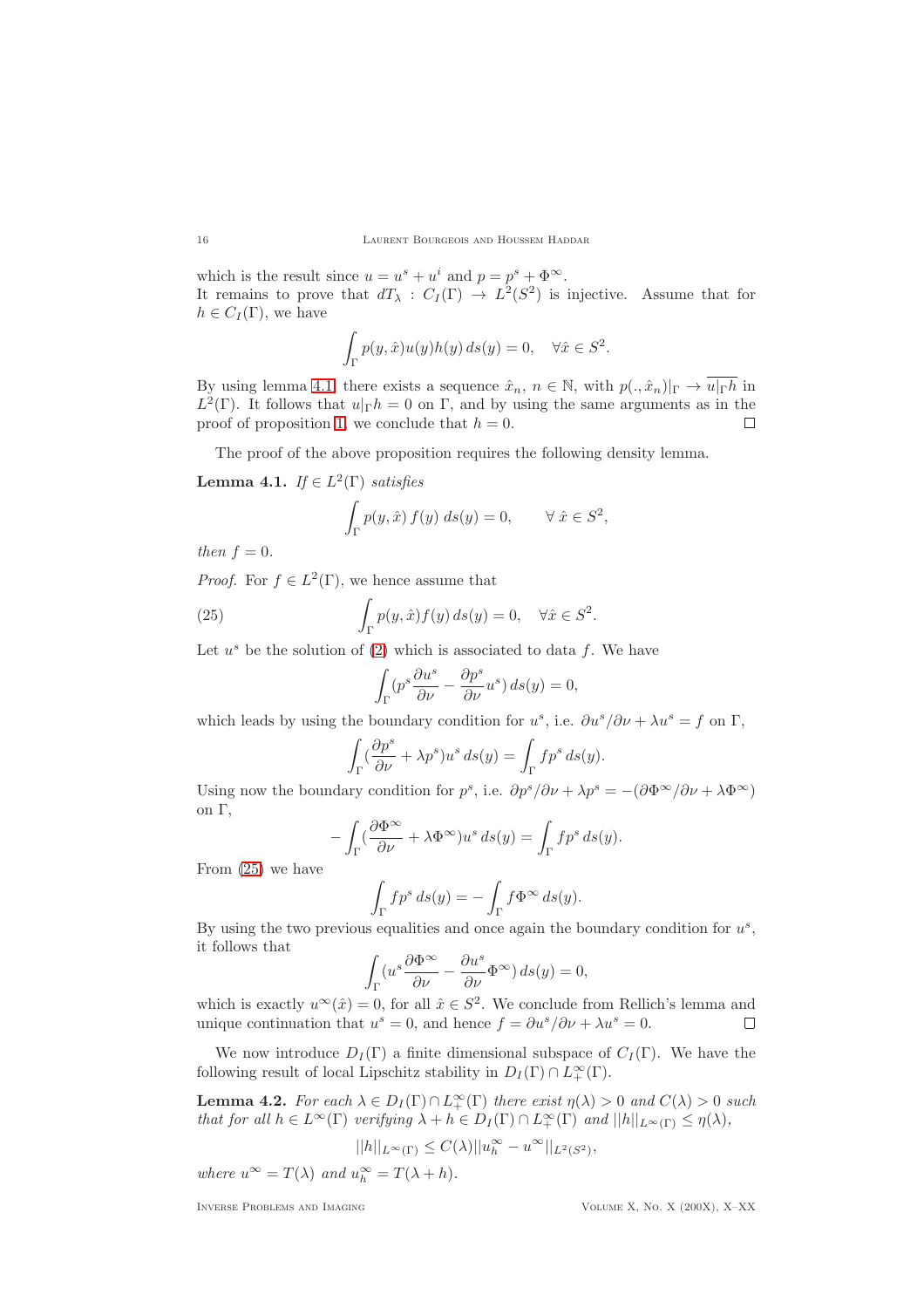*Proof.* We denote 
$$
v_h^{\infty} = dT_{\lambda}(h)
$$
 and  $w_h^{\infty} = ||h||_{L^{\infty}(\Gamma)} \varepsilon_{\lambda}(h)$  in (23), so that  $u_h^{\infty} - u^{\infty} = v_h^{\infty} + w_h^{\infty}$ .

From proposition [5,](#page-13-1) we deduce that  $dT_{\lambda}: D_I(\Gamma) \to R(D_I(\Gamma))$  is injective, whence it is of continuous inverse since  $D_I(\Gamma)$  is finite dimensional. Precisely, for all  $\lambda \in$  $D_I(\Gamma) \cap L_+^{\infty}(\Gamma)$  there exists  $c(\lambda) > 0$  such that for all  $h \in L^{\infty}(\Gamma)$  with  $\lambda + h \in$  $D_I(\Gamma) \cap L_+^{\infty}(\Gamma),$ 

$$
||h||_{L^{\infty}(\Gamma)} \le c(\lambda) ||v_h^{\infty}||_{L^2(S^2)}.
$$

Setting  $\varepsilon = ||u_h^{\infty} - u^{\infty}||_{L^2(S^2)},$ 

$$
||v_h^{\infty}||_{L^2(S^2)} \le ||v_h^{\infty} + w_h^{\infty}||_{L^2(S^2)} + ||w_h^{\infty}||_{L^2(S^2)} = \varepsilon + ||h||_{L^{\infty}(\Gamma)}||\varepsilon_{\lambda}(h)||_{L^2(S^2)}.
$$

From the two above estimates we conclude that

$$
\left(\frac{1}{c(\lambda)} - ||\varepsilon_{\lambda}(h)||_{L^2(S^2)}\right)||h||_{L^{\infty}(\Gamma)} \leq \varepsilon.
$$

The fact that  $||\varepsilon_\lambda(h)||_{L^2(S^2)} \to 0$  when  $||h||_{L^\infty(\Gamma)} \to 0$  completes the proof.  $\Box$ 

Lastly,  $K_I(\Gamma)$  denotes a compact subset of  $D_I(\Gamma) \cap L^{\infty}_{+}(\Gamma)$ . In the same spirit as in [\[3\]](#page-19-9), we obtain the following result of stability in  $K_I(\Gamma)$ , which is Lipschitz stability for the considered inverse impedance problem.

**Theorem 4.3.** *For all*  $\lambda \in K_I(\Gamma)$ *, there exists a positive constant*  $C(\lambda)$  *such that for all*  $\tilde{\lambda} \in K_I(\Gamma)$ ,

<span id="page-16-0"></span>
$$
||\lambda - \tilde{\lambda}||_{L^{\infty}(\Gamma)} \leq C(\lambda) ||u^{\infty} - \tilde{u}^{\infty}||_{L^{2}(S^{2})},
$$

*where*  $u^{\infty} = T(\lambda)$  *and*  $\tilde{u}^{\infty} = T(\tilde{\lambda})$ *.* 

*Proof.* For 
$$
\lambda \in K_I(\Gamma)
$$
, we have for all  $\tilde{\lambda} \in K_I(\Gamma)$  such that  $||\lambda - \tilde{\lambda}||_{L^{\infty}(\Gamma)} \leq \eta(\lambda)$ ,

(26) 
$$
||\lambda - \tilde{\lambda}||_{L^{\infty}(\Gamma)} \leq C(\lambda) ||u^{\infty} - \tilde{u}^{\infty}||_{L^{2}(S^{2})},
$$

where  $\eta(\lambda)$  and  $C(\lambda)$  are defined as in Lemma [4.2.](#page-15-2)

It remains to prove that [\(26\)](#page-16-0) is still valid for  $||\lambda - \tilde{\lambda}||_{L^{\infty}(\Gamma)} > \eta(\lambda)$ , perhaps with another constant  $C(\lambda)$ . Assume that for all  $n \in \mathbb{N}$ , there exists  $\tilde{\lambda}_n$  such that  $||\lambda - \tilde{\lambda}_n||_{L^{\infty}(\Gamma)} > \eta$  and

$$
||\lambda - \tilde{\lambda}_n||_{L^{\infty}(\Gamma)} \ge n ||u^{\infty} - \tilde{u}_n^{\infty}||_{L^2(S^2)},
$$

where  $T(\tilde{\lambda}_n) := \tilde{u}_n^{\infty}$ . It follows that

$$
||u^{\infty} - \tilde{u}_n^{\infty}||_{L^2(S^2)} \le \frac{2M}{n},
$$

where  $M > 0$  is such that  $K_I(\Gamma) \subset B(0,M)$  in  $L^{\infty}(\Gamma)$ . Since the sequence  $(\tilde{\lambda}_n)$ belongs to the compact set  $K_I(\Gamma)$ , it follows that there exists a sub-sequence, still denoted  $(\tilde{\lambda}_n)$ , which converges to  $\tilde{\lambda}$ . By continuity of operator T, it follows that  $\tilde{u}_n^{\infty}$ converges to  $T(\tilde{\lambda}) := \tilde{u}^{\infty}$ . From the previous inequality it follows that  $u^{\infty} = \tilde{u}^{\infty}$ , and from the injectivity of the restriction of T to  $C_I(\Gamma)$ , it follows that  $\lambda = \tilde{\lambda}$ , which is in contradiction with  $||\lambda - \tilde{\lambda}||_{L^{\infty}(\Gamma)} > \eta$ . The proof is complete.  $\Box$ 

Remark 6. Let us remark that similar Lipschitz stability results were already established in [\[20\]](#page-19-14) (see Theorem 2.4) for the Laplace equation and standard impedance problem  $(\mu = 0)$  with a piecewise-constant impedance. In [\[20\]](#page-19-14), the Lipschitz constant is proved to be independent of  $\lambda$ , with the help of a more complex technique based on a quantification of the unique continuation principle. One can also find in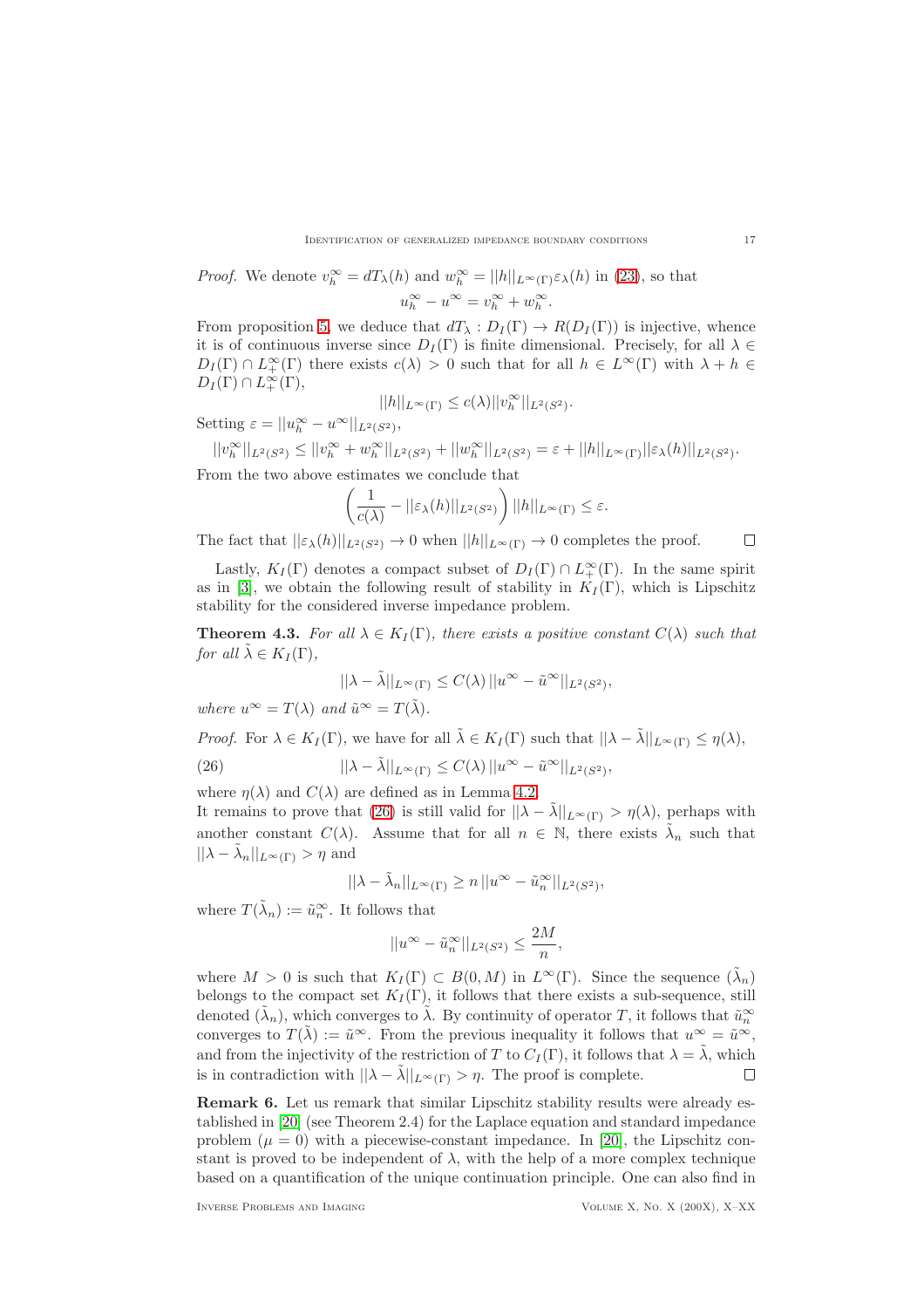[\[20\]](#page-19-14) a quantification of the exponential blowing up of the Lipschitz stability constant with respect to the space dimension of the parameters. For other results related to the impedance problem for the Laplace equation one can refer to [\[5,](#page-19-15) [6,](#page-19-16) [12,](#page-19-17) [9,](#page-19-18) [1\]](#page-19-19) and the references therein.

**Remark 7.** Let  $M > 0$  be a given real. A typical example of subsets  $K_I(\Gamma)$  is the set of functions  $\lambda(x) = \sum_{i=1}^{I} \alpha_i \varphi_i(x)$  where  $\varphi_i$ ,  $i = 1, \ldots I$  are given continuous non negative real functions on  $\Gamma$  and the  $\alpha_i$  satisfy:  $|\alpha_i| \leq M$  and  $\text{Im}(\alpha_i) \geq 0$  for  $i = 1, \ldots I$ . This would correspond for instance to a discretization of the problem using a finite element method.

4.2. The generalized impedance problem. We analyze the particular case of assumption  $(H2b) - (HC)$  or  $(H2c) - (HC)$ , the other cases can be studied similarly. The analysis of stability for the inverse problem here is based on the Fréchet derivative of operator  $T: V(\Gamma) \subset L^{\infty}(\Gamma) \times \mathbb{C} \to L^2(S^2)$ , where  $V(\Gamma)$  is defined by assumptions  $(H0) - (H2b) - (HC)$  or  $(H0) - (H2c) - (HC)$  (that guarantee well posedness of the forward scattering problem as well as uniqueness for the inverse problem). We have the following proposition.

**Proposition 6.** *The operator*  $T$  *is differentiable in*  $V(\Gamma)$  *and its Fréchet derivative is the operator*  $dT_{\lambda,\mu}: L^{\infty}(\Gamma) \times \mathbb{C} \to L^2(S^2)$  which maps  $(h, l)$  to  $v_h^{\infty}$  such that

$$
v^\infty_{h,l}(\hat x)=\langle p(.,\hat x),l\Delta_\Gamma u+u\,h\rangle_{H^1(\Gamma),H^{-1}(\Gamma)}\,,\quad\forall\hat x\in S^2,
$$

*where*

$$
p(.,\hat{x}) = \Phi^{\infty}(.,\hat{x}) + p^s(.,\hat{x}),
$$

 $p^{s}(.,\hat{x})$  *is the solution of problem* [\(2\)](#page-2-0) *in which*  $u^{i}$  *is replaced by*  $\Phi^{\infty}(.,\hat{x})$ *. Moreover, the operator*  $dT_{\lambda,\mu}: C_I(\Gamma) \times \mathbb{C} \to L^2(S^2)$  *is injective under assumption*  $(H2b) - (HC)$  *or*  $(H2c) - (HC)$ *.* 

*Proof.* By reasoning exactly as in the proof of proposition [5,](#page-13-1) we obtain that T is differentiable and that  $dT_{\lambda,\mu}(h,l)$  coincide with the far field  $v_{h,l}^{\infty}$  associated to the scattered field  $v_{h,l}^s$ , where  $v_{h,l}^s$  is the solution of problem [\(2\)](#page-2-0) with data  $f =$  $-l\Delta_{\Gamma}(u^s + u^i) - h(u^s + u^i) = -l\Delta_{\Gamma}u - hu$ . From [\(5\)](#page-4-0), we have for all  $\hat{x} \in S^2$ 

$$
v_{h,l}^{\infty}(\hat{x}) = \left\langle v_{h,l}^{s}, \frac{\partial \Phi^{\infty}(.,\hat{x})}{\partial \nu(y)} \right\rangle_{H^{1/2}(\Gamma), H^{-1/2}(\Gamma)} - \left\langle \frac{\partial v_{h,l}^{s}}{\partial \nu}(y), \Phi^{\infty}(.,\hat{x}) \right\rangle_{H^{-1/2}(\Gamma), H^{1/2}(\Gamma)}
$$

Since on Γ

$$
\frac{\partial v_{h,l}^s}{\partial \nu} + \mu \Delta_{\Gamma} v_{h,l}^s + \lambda v_{h,l}^s = -l \Delta_{\Gamma} u - hu,
$$

we obtain that

$$
v_{h,l}^{\infty}(\hat{x}) = \left\langle v_{h,l}^{s}, \frac{\partial \Phi^{\infty}(.,\hat{x})}{\partial \nu} \right\rangle_{H^{1}(\Gamma), H^{-1}(\Gamma)}
$$

$$
\left\langle \mu \Delta_{\Gamma} v_{h,l}^{s} + \lambda v_{h,l}^{s} + l \Delta_{\Gamma} u + hu, \Phi^{\infty} \right\rangle_{H^{-1}(\Gamma), H^{1}(\Gamma)}.
$$

By using the fact that

+

$$
\left\langle \Delta_{\Gamma} v_{h,l}^{s}, \Phi^{\infty} \right\rangle_{H^{-1}(\Gamma), H^{1}(\Gamma)} = -\int_{\Gamma} \nabla v_{h,l}^{s} \cdot \nabla \Phi^{\infty} ds = \left\langle v_{h,l}^{s}, \Delta_{\Gamma} \Phi^{\infty} \right\rangle_{H^{1}(\Gamma), H^{-1}(\Gamma)},
$$
  

$$
v_{h,l}^{\infty}(\hat{x}) = \left\langle v_{h,l}^{s}, \frac{\partial \Phi^{\infty}}{\partial \nu} + \mu \Delta_{\Gamma} \Phi^{\infty} + \lambda \Phi^{\infty} \right\rangle_{H^{1}(\Gamma), H^{-1}(\Gamma)} + \left\langle \Phi^{\infty}, l \Delta_{\Gamma} u + h u \right\rangle_{H^{1}(\Gamma), H^{-1}(\Gamma)}
$$

.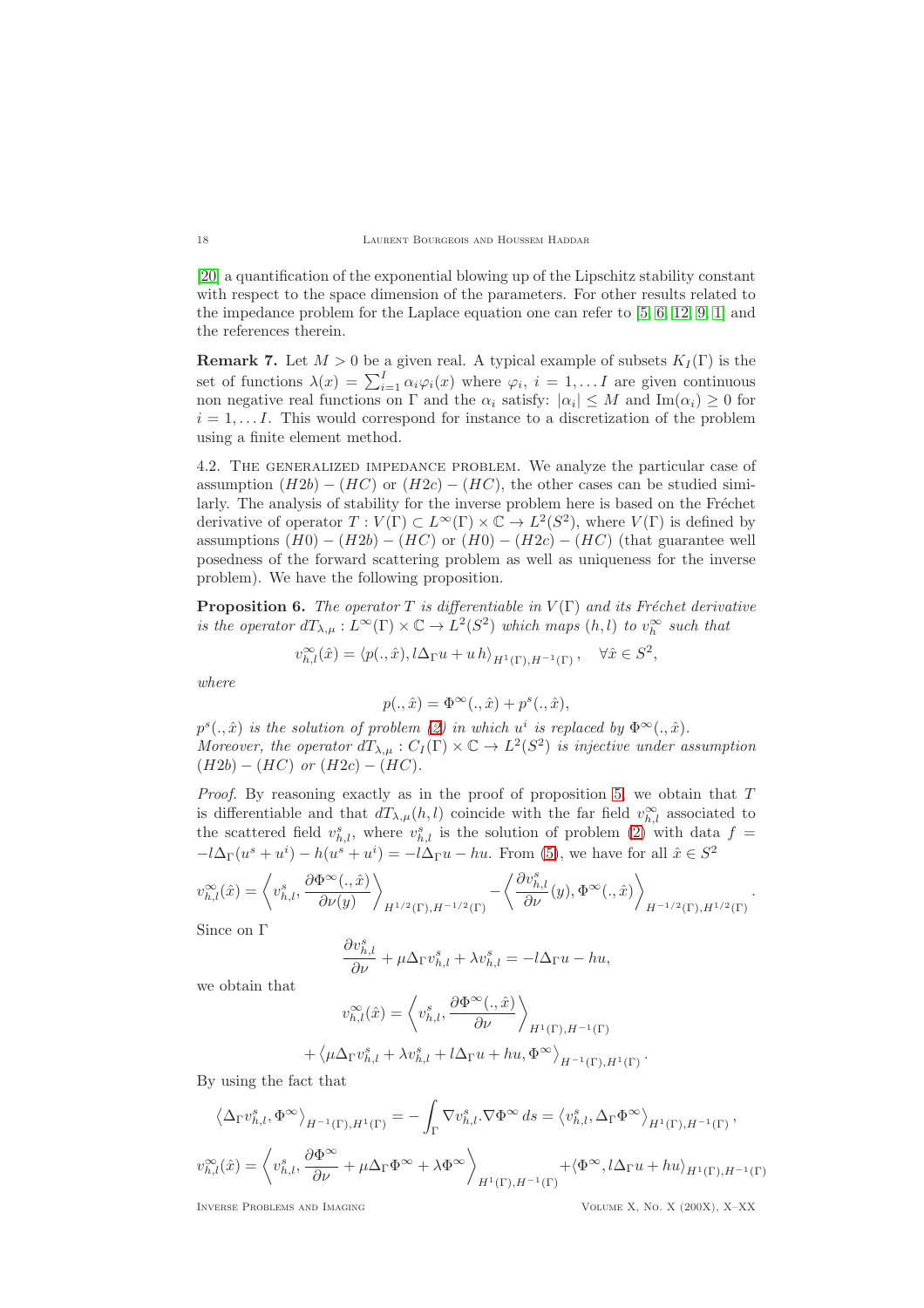Using now the definition of  $p^s$ , we have on  $\Gamma$ 

$$
\frac{\partial p^s}{\partial \nu} + \mu \Delta_{\Gamma} p^s + \lambda p^s = -(\frac{\partial \Phi^{\infty}}{\partial \nu} + \mu \Delta_{\Gamma} \Phi^{\infty} + \lambda \Phi^{\infty}).
$$

Thus

$$
\left\langle v_{h,l}^{s}, \frac{\partial \Phi^{\infty}}{\partial \nu} + \mu \Delta_{\Gamma} \Phi^{\infty} + \lambda \Phi^{\infty} \right\rangle_{H^{1}(\Gamma), H^{-1}(\Gamma)} = -\left\langle v_{h,l}^{s}, \frac{\partial p^{s}}{\partial \nu} + \mu \Delta_{\Gamma} p^{s} + \lambda p^{s} \right\rangle_{H^{1}(\Gamma), H^{-1}(\Gamma)}
$$
  
=  $-\left\langle p^{s}, \frac{\partial v_{h,l}^{s}}{\partial \nu} + \mu \Delta_{\Gamma} v_{h,l}^{s} + \lambda v_{h,l}^{s} \right\rangle_{H^{1}(\Gamma), H^{-1}(\Gamma)} = \left\langle p^{s}, l \Delta_{\Gamma} u + h u \right\rangle_{H^{1}(\Gamma), H^{-1}(\Gamma)}.$ 

Finally we obtain

$$
v_{h,l}^{\infty}(\hat{x}) = \langle p, l\Delta_{\Gamma}u + hu \rangle_{H^1(\Gamma), H^{-1}(\Gamma)},
$$

which is the desired result.

It follows from lemma [4.4](#page-18-0) that  $l\Delta_{\Gamma}u+hu=0$  on  $\Gamma$ , and by using the same arguments as in the proof of proposition [4,](#page-11-0) we conclude that  $h = 0$  and  $l = 0$ .  $\Box$ 

The proof of the above proposition requires the following lemma, which is the analogous of Lemma [4.1.](#page-15-0)

# <span id="page-18-0"></span>**Lemma 4.4.** *If*  $f \in H^{-1}(\Gamma)$  *satisfies*

(27) 
$$
\langle p(.,\hat{x}), f \rangle_{H^1(\Gamma), H^{-1}(\Gamma)} = 0, \quad \forall \hat{x} \in S^2,
$$

*then*  $f = 0$ *.* 

*Proof.* Let  $u^s$  be the solution of [\(2\)](#page-2-0) which is associated to data f. We have

<span id="page-18-1"></span>
$$
\left\langle p^s, \frac{\partial u^s}{\partial \nu} \right\rangle_{H^{1/2}(\Gamma), H^{-1/2}(\Gamma)} - \left\langle \frac{\partial p^s}{\partial \nu}, u^s \right\rangle_{H^{-1/2}(\Gamma), H^{1/2}(\Gamma)} = 0,
$$

which leads by using the boundary condition for  $u^s$ , i.e.  $\partial u^s / \partial \nu + \Delta_{\Gamma} u^s + \lambda u^s = f$ on Γ,

$$
\left\langle u^s, \frac{\partial p^s}{\partial \nu} + \mu \Delta_{\Gamma} p^s + \lambda p^s \right\rangle_{H^1(\Gamma), H^{-1}(\Gamma)} = \left\langle p^s, f \right\rangle_{H^1(\Gamma), H^{-1}(\Gamma)}.
$$

Using now the boundary condition for  $p^s$ , i.e.  $\partial p^s / \partial \nu + \mu \Delta_{\Gamma} p^s + \lambda p^s = -(\partial \Phi^{\infty}/\partial \nu + \Psi^s)$  $\mu\Delta_{\Gamma}\Phi^{\infty} + \lambda \Phi^{\infty}$  on  $\Gamma$ ,

$$
-\left\langle u^s, \frac{\partial \Phi^{\infty}}{\partial \nu} + \mu \Delta_{\Gamma} \Phi^{\infty} + \lambda \Phi^{\infty} \right\rangle_{H^1(\Gamma), H^{-1}(\Gamma)} = \left\langle p^s, f \right\rangle_{H^1(\Gamma), H^{-1}(\Gamma)}.
$$

From [\(27\)](#page-18-1) we have

$$
\langle p^s, f \rangle_{H^1(\Gamma), H^{-1}(\Gamma)} = - \langle \Phi^{\infty}, f \rangle_{H^1(\Gamma), H^{-1}(\Gamma)}.
$$

By using the two previous equalities and once again the boundary condition for  $u^s$ , it follows that

$$
\left\langle u^s, \frac{\partial \Phi^{\infty}}{\partial \nu} \right\rangle_{H^{1/2}(\Gamma), H^{-1/2}(\Gamma)} - \left\langle \frac{\partial u^s}{\partial \nu}, \Phi^{\infty} \right\rangle_{H^{-1/2}(\Gamma), H^{1/2}(\Gamma)} = 0,
$$

which is exactly  $u^{\infty}(\hat{x}) = 0$ , for all  $\hat{x} \in S^2$ . We conclude from Rellich's lemma and unique continuation that  $u^s = 0$ , and hence  $f = \partial u^s / \partial \nu + \Delta_{\Gamma} u^s + \lambda u^s = 0$ .  $\Box$ 

By using the same arguments as for the classical impedance problem, we obtain the following Lipschitz stability for the inverse problem when the parameters are restricted to the subset  $K(\Gamma)$  defined as follows. Let  $D(\Gamma)$  be a finite dimensional subspace of  $C_I(\Gamma) \times \mathbb{C}$ ,  $K(\Gamma)$  a compact subset of  $D(\Gamma) \cap V(\Gamma)$ .